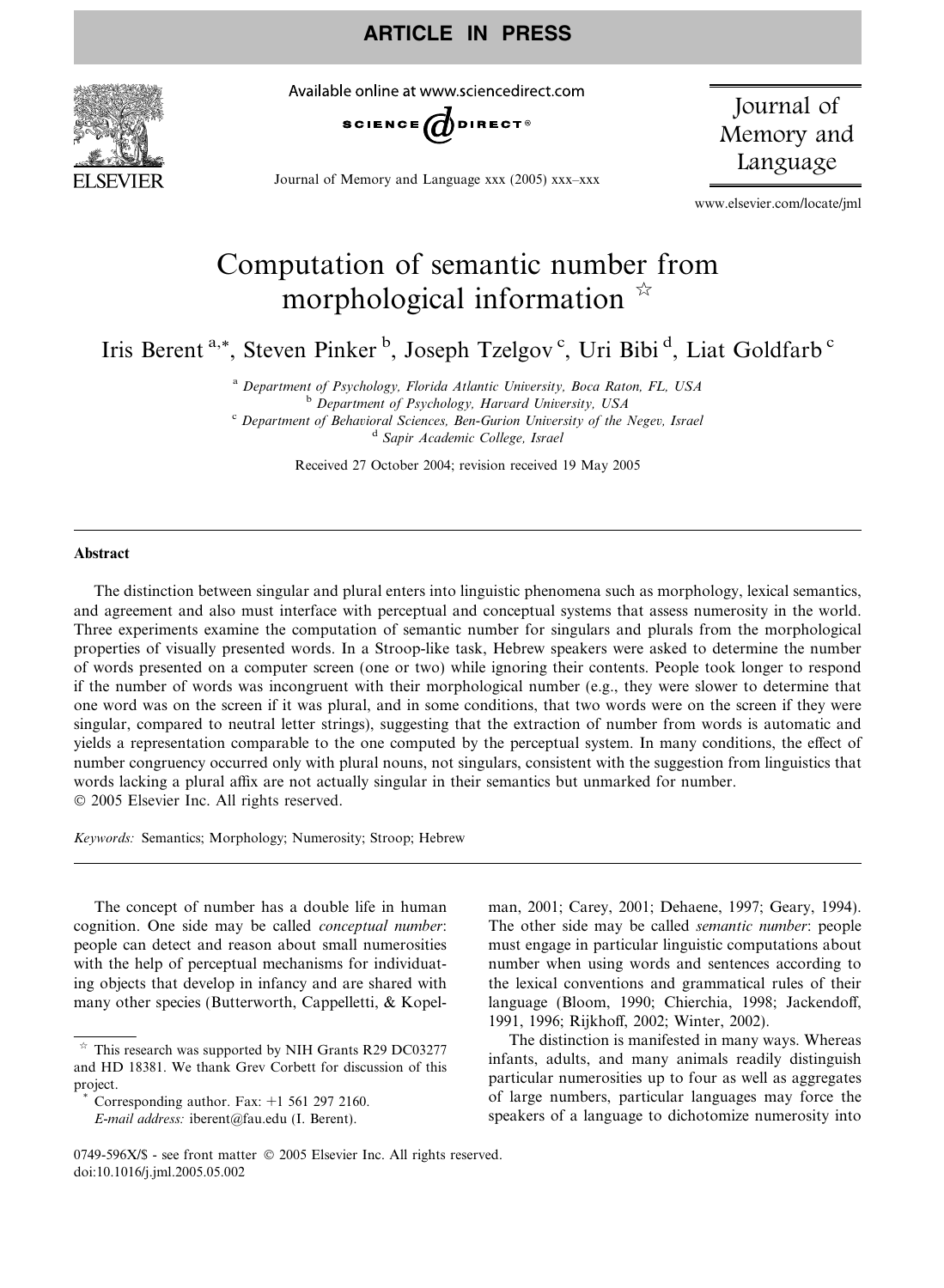singular and plural or to carve up the number line into singular/dual/plural or singular/dual/trial/plural. Moreover, the semantic number of a word is not fully determined by its reference, and hence cannot be computed from perceptual information alone. In particular, semantic number is restricted to semantic individuals: count nouns (e.g., chairs) can be semantically individuated and can take semantic number, whereas mass nouns (e.g., furniture) are semantically unindividuated and are devoid of semantic number. Such individuation may be specific to the lexical item (e.g., the difference in English between the count noun noodle and the mass noun spaghetti) and to the particular language (e.g., spaghetti is singular in English but plural in Italian). Similarly, a given scene, such as a chair and a table, may be denoted by a mass noun in one language (e.g., furniture, in English) and a count noun in another (e.g., rahitim, plural of rahit, in Hebrew). Semantic number can also be computed in the absence of lexical knowledge about a word's properties with the help of the grammar, specifically, the morphology. English speakers, for example, conclude that blixes denotes semantic plurality (several instances of the blix kind), whereas blix may be mapped onto a single individual. And once assigned, semantic number serves as a feature (like gender, person, or animacy) that may enter into grammar-internal computations such as agreement, concord, and the choice of determiners like one, much, and many.

Though conceptual and semantic number may be distinguished, they are clearly related. Semantic number refers to the numerosity of semantic individuals—bound, indivisible atoms of a single kind (Bloom, 2000; Jackendoff, 1991; Landman, 1996; Rijkhoff, 2002; Winter, 2002). The individuation of semantic atoms and their enumeration is computed by the semantic system, but this linguistic computation appears to be modulated by biases of human perception and cognition. For example, in languages with a count–mass distinction, easily distinguishable objects such as dogs are likely to be count nouns, homogeneous substances such as water are likely to be mass nouns, unbounded aggregates (which may be perceived either as a substance or as a collection of individuals) may be either (e.g., pebbles/ gravel, beans/rice), and bounded aggregates (which may be perceived as a whole consisting of parts) are likely to be collective count nouns (e.g., forest).

In addition to the possible influence of the perceptual processes that distinguish individuals, substances, and collections, there may be influences of the cognitive processes that distinguish individuals and kinds. Across languages, plurals are typically marked for number overtly (e.g., by affixation), whereas singulars often lack any overt marking, as in the English contrast between dog (singular) and  $dog + s$  (plural) (Greenberg, 1963). Linguists refer to this asymmetry in terms of singularity being unmarked, that is, the more expected, basic, and frequent value of a linguistic contrast (Greenberg, 1966; Tiersma, 1982). The phonological and morphological unmarkedness of singulars is in turn related to their semantic number: the singular form may be used not only to refer to a single individual but to a kind, treated as neutral with respect to number. For example, a doglover (incorporating morphologically unmarked dog) does not love a single individual canine, but dogs in general (Corbett, 2000; di Sciullo & Williams, 1987). Thus, the semantic number of singulars is ambiguous: by default (i.e., in the absence of lexical or conceptual information) the grammar may assign semantic number only to plurals; singulars may remain unspecified for semantic number.

Despite the large linguistic literature on semantic number, which frequently speculates on cognitive and perceptual biases involving conceptual number, there have been few experimental studies that actually examine the real-time processes that underlie the mapping between conceptual and semantic number. For example, we do not know whether people automatically compute the semantic number of singular or plural nouns as they encounter them, whether semantic number interfaces directly with the conceptual number computed by the perceptual system, or whether this interface shows the biases that linguists invoke to explain the distribution of marked, unmarked, singular, plural, count, mass, and collective forms across languages. The present paper reports the use of a novel technique to investigate this process, and findings on some of its salient characteristics.

Several studies have investigated the hypothesis that during on-line sentence production, people categorize morphologically singular forms as unspecified for number rather than conceptually singular. Subject–verb agreement is erroneously disrupted by the presence of an intervening noun (an attractor) whose number is incongruent with the subject. Interestingly, the pattern of interference is asymmetrical: Plural attractors interfere with singular subjects (e.g., The key to the cabinets were lost), but singular attractors do not reliably interfere with plural subjects (e.g., The keys to the cabinet was lost see Bock & Eberhard, 1993; Bock & Miller, 1991; Eberhard, 1997; Fayol, Largy, & Lemaire, 1994; Vigliocco, Butterworth, & Garrett, 1996).

Although the failure of singular nouns to interfere with syntactic agreement is consistent with the idea that they are unspecified for number, this finding may be specific to the computation of semantic number as it enters into phrasal syntax; it may not speak to whether particular nouns encountered individually are categorized as referring to a kind rather than a singular individual. Indeed, when nouns are perceived in isolation, there is no evidence that number distinctions are computed at all. Schiller and Caramazza (2002) used the word-picture interference paradigm in German: participants were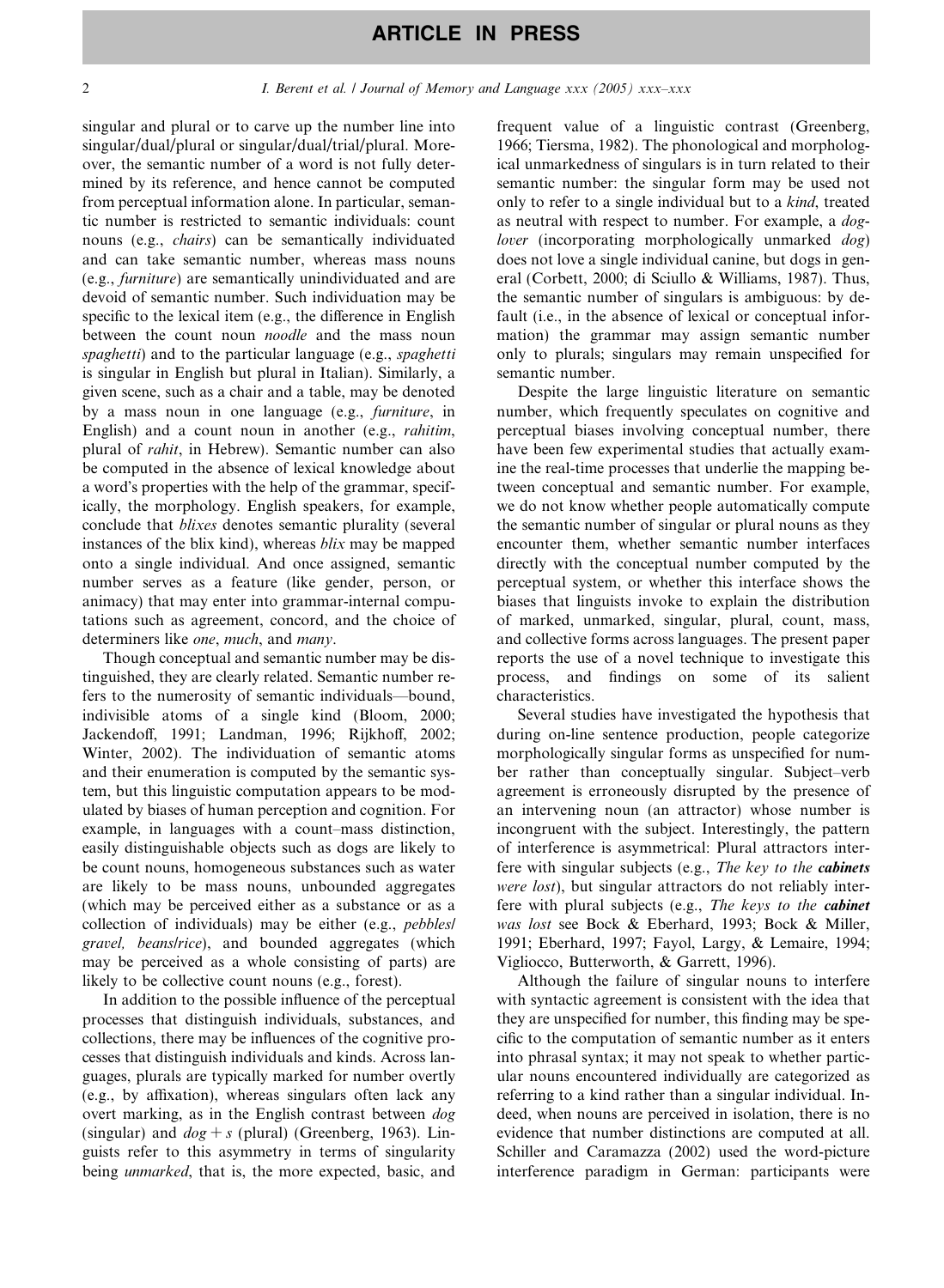I. Berent et al. / Journal of Memory and Language xxx (2005) xxx–xxx 3

asked to name a picture corresponding either to a single object (e.g., one nose) or to two instances of the object (e.g., two noses). These pictures were presented with a distractor: a printed word whose grammatical number either matched or mismatched the number of objects on the screen (e.g., a plural word with two objects or with one object). Participants were insensitive to the congruency between the morphological number of the distractor word and the number of objects displayed. The null effect was not due to a simple failure to process the distractor, as participants were clearly sensitive to the semantic relatedness between the target and the distractor. Thus, although morphological number interacts with the language-internal process of agreement, it may not interact with the perception of bare nouns.

This investigation examines two questions about the cognitive processes at the interface between conceptual and semantic number. First, is the process that determines the semantic number of a noun autonomous an automatic process that runs to completion despite its irrelevance to the task requirements (Logan & Cowan, 1984; Pavese & Umiltà, 1998; Tzelgov, 1997)? This will be addressed by seeing whether the semantic number of printed words affects the process of determining their conceptual number. Second, when people determine the semantic number of a noun from its morphology, do they assign it only for plurals, treating singulars as unmarked for number? The answer to the first question bears on the second one, because representations computed automatically may differ qualitatively from those constructed intentionally (Tzelgov, Meyer, & Henik, 1992). In particular, people may interpret a singular word like *dog* as indicating the kind "dog" under conditions that call for reflective judgment (the conditions that linguists investigate), but may interpret it as indicating a single dog when processing it automatically in real time (or vice versa). Accordingly, we assess the processing of the semantic number of nouns indirectly, under conditions that do not require explicit judgments of linguistic information. We employ a version of the Stroop procedure. Stroop-like procedures have been shown to be sensitive to grammatical information, such as gender (e.g., Costa, Kovacic, Fedorenko, & Caramazza, 2003; Miozzo, Costa, & Caramazza, 2002; Schriefers, 1993; Schriefers, Jescheniak, & Hantsch, 2005) and the phonological skeleton (Berent & Marom, 2005; Costa  $& Sebastian-Gallés, 1998$ . Our experiments use this method to examine the computation of semantic number.

Participants are presented with either one or two letter strings (which we call ''strings'') on a computer screen. They are asked to determine the number of strings (conceptual number) while ignoring their meaning (semantic number). The question of interest is whether the discrimination of conceptual number is affected by semantic number, which would suggest that

| `able |  |
|-------|--|
|       |  |

|  | The number congruency manipulation |  |
|--|------------------------------------|--|
|  |                                    |  |

|          | One string | Two strings |  |  |
|----------|------------|-------------|--|--|
| Singular | dog        | dog dog     |  |  |
| Plural   | dogs       | dogs dogs   |  |  |
| Neutral  | ddd        | ddd ddd     |  |  |

the two are represented at a common level during the processes engaged by the task. Previous research examining the enumeration of digits, in which people must respond "2" when presented with, say, " $7$  7," has documented reliable effects of interference between discrimination of the number of digits presented and the numerosity they represent (e.g., Hock & Petrask, 1973; Pavese & Umiltà, 1998). Here, we examine whether there is similar interference from the semantic number of nouns, coming either from their lexical entry or their morphology. To this end, we compared three types of letter strings (see Table 1): singular words (e.g., dog), plural words (e.g., dogs), and a neutral condition consisting of repeated letters (e.g., ddd). As in English, Hebrew plurals are clearly marked by a suffix, whereas singulars are left unaffixed. If people compute semantic number from morphological marking automatically, then string enumeration should be impaired by incongruent number morphology. For instance, people may have difficulty responding ''one'' to a single instance of the plural noun dogs. The comparison of these congruency effects for singulars and plurals further allows us to examine how semantic number is computed. If semantic number is encoded for both singulars and plurals, then both should exhibit congruency effects: when the nouns are plural, it should be harder for participants to determine that one string is present and easier to determine that two strings are present compared to the neutral baseline; singulars should have the opposite effect. Experiment 1 examines the computation of semantic number from morphological information for existing words; Experiments 2 investigates whether numerosity can be extracted from the lexical properties of number words, whereas Experiment 3 investigates whether people can represent numerosity in the absence of lexical information, for nonwords.

# Experiment 1

Experiment 1 examines the extraction of semantic number from morphological marking by comparing singular (e.g., dog) and plural (e.g., dogs) nouns. It also investigated whether the extraction of number depends on the regularity of the inflectional paradigm and the familiarity of the plural form (see Table 2). These manipulations depend on properties of Hebrew nominal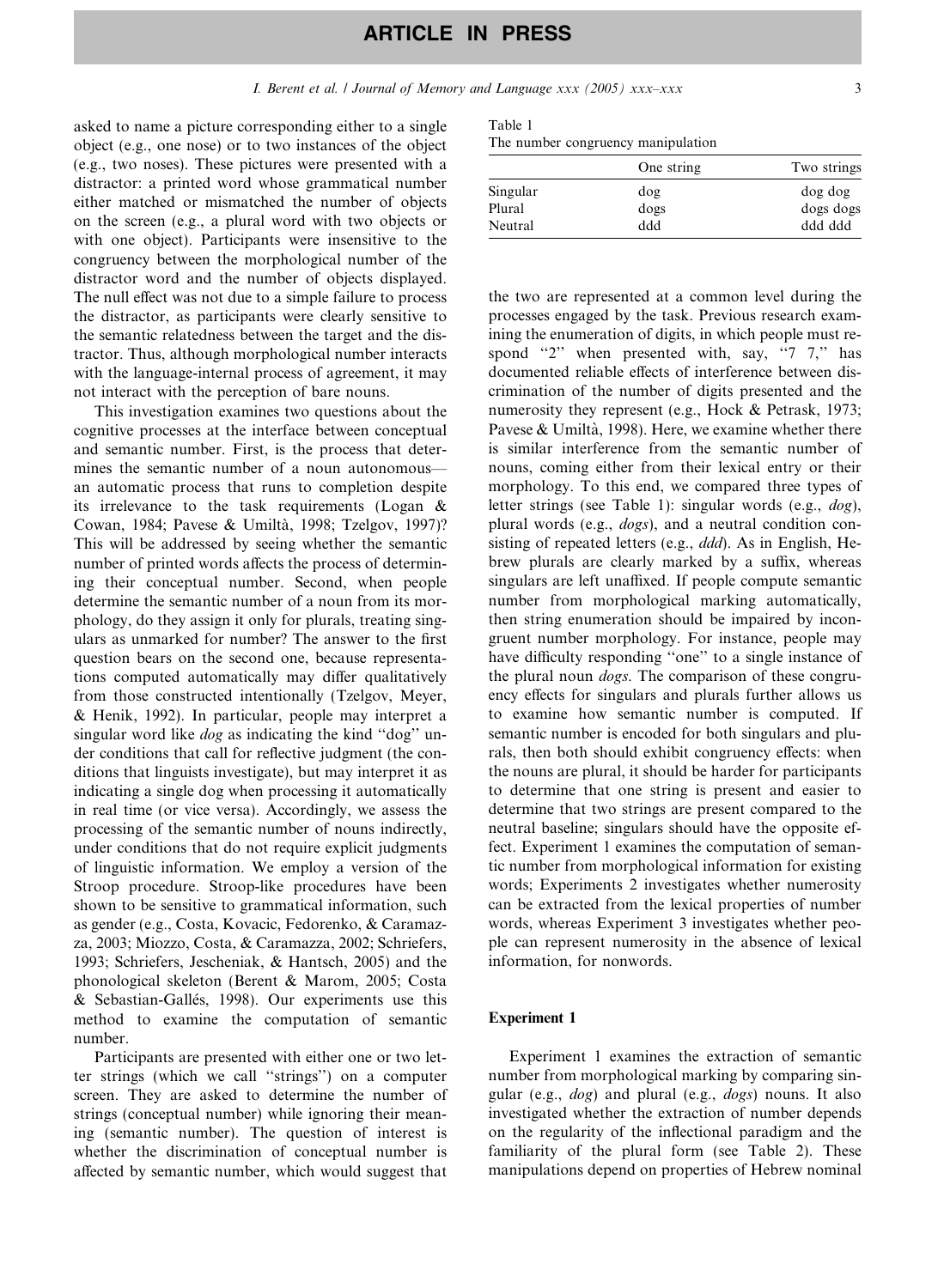#### 4 I. Berent et al. / Journal of Memory and Language xxx (2005) xxx–xxx

Table 2 The materials used in Experiment 1 (incorrect plural forms are asterisked)

|                  | Regular base | Irregular base |
|------------------|--------------|----------------|
| Singular         | kotz (thorn) | kol (voice)    |
| Plural           |              |                |
| Regular suffix   | kotzim       | *kolim         |
| Irregular suffix | *kotzot      | kolot          |

inflection, which generates plurals by concatenating a suffix to the singular base. The choice of suffix depends on the gender of the base: regular masculine nouns are inflected with the suffix -im; irregular masculine nouns take the suffix -ot. In previous work we demonstrated several dissociations in the processing of regular and irregular masculine nouns (Berent, Pinker, & Shimron, 1999, 2002). If the extraction of numerosity depends on regularity (i.e., the relationship between the stem and the suffix), then congruency effects with regular and irregular plurals may differ in their magnitude. Conversely, it is possible that Hebrew speakers extract number on the basis of the plural suffix alone, irrespective of the stem. Because the irregular masculine suffix *-ot* happens to be the regular inflection for feminine nouns, the two suffixes, even processed in isolation, are equally reliable indicators of plurality. If numerosity can be extracted from the suffix alone, then regular and irregular plurals should yield comparable effects of numerosity.

If number in Hebrew can be extracted from the suffix alone, speakers should extract it not only for wellformed regular and irregular plurals but also for ungrammatical ones—irregular nouns with a regular suffix (in the case of the masculine nouns used here, im) and regular nouns with an irregular suffix (in this case, -ot)—resulting in comparable effects of number congruency. If, in contrast, the extraction of numerosity depends on familiarity with the plural form, then any effect of number congruency should be stronger for correct (hence familiar) plurals than for incorrect (hence, unfamiliar) plurals (whether they are regularizations or irregularizations).

# Method

### **Participants**

Twenty Ben-Gurion University students participated in the experiment in partial fulfillment of a course requirement. They were all native Hebrew speakers with normal or corrected vision.

### **Materials**

Sixty masculine nouns (30 regular, 30 irregular) served as stimuli (see Appendix A). Correct plurals were generated by concatenating the appropriate plural suffix to the singular base (-im for regulars, -ot for irregulars); incorrect plurals were generated by the reverse assignments. Regular and irregular nouns were arranged in matched pairs (see Appendix A). Members of a pair were matched on the number of letters (mean 3.8), and in 27 out of the 30 pairs, on the arrangement of consonants and vowels (e.g., irregular kol 'voice' and regular  $kots$  (/ $koc$ /) 'thorn,' which share a CVC structure). Thirty native Hebrew speakers rated the singular nouns for familiarity on a 1–5 scale (1 = rare,  $5 =$  frequent). Irregular forms ( $M = 3.7$ ) were rated as slightly more familiar than regular forms  $(M = 3.0, F1(1, 29) = 52.01,$  $F2(1,29) = 31.32$ ; min  $F'(1,39) = 19.55$ ). In addition, 20 strings of three identical letters (e.g., bbb) were used as a neutral baseline, each presented three times in the experiment. Our choice of repeated letter strings as the neutral condition was designed to minimize its resemblance to potential Hebrew words. Because any string of alternating Hebrew letters (even vowel-less strings, e.g., bdg) is a potential word, a string of repeated letters is the least word-like letter combination. However, such strings do not represent a random sample (the Hebrew alphabet has only 22 letters), nor can they be meaningfully matched to the singular/plural pairs. Because the neutral condition violates the requirements for a repeated-measures analysis using items as a random variable, all subsequent comparisons of singulars and plurals to the neutral condition are conducted using participants as the sole random variable.

Singular words, plural words, and letter strings were presented in both the one-string and the two-string conditions. In the one-string condition, a single letter string was presented at the center of the screen; in the twostring condition, the string was displayed twice (simultaneously), separated by a space centered between the two strings. There were 300 one-string trials (120 with singular nouns, 120 with plural nouns, and 60 with repeated letter strings), and 300 two-string trials (with the same distribution of singular, plural, and repeated letter strings). In the set of plural trials, each base (30 regular and 30 irregular) was presented twice, once with the correct suffix and once with the incorrect suffix. To match singular and plural words for frequency of occurrence in the experiment, we repeated the 60 singular words twice. The stimuli were presented in a Courier New Hebrew font, size 18, using the E-prime software (Psychological Software tools).

To familiarize participants with the experimental procedure, we presented them with a practice session consisting of 16 one-string and 16 two-string trials. None of the practice words appeared in the experimental session.

### Procedure

Participants were tested individually. Each trial began with a fixation point  $(+)$  at the center of the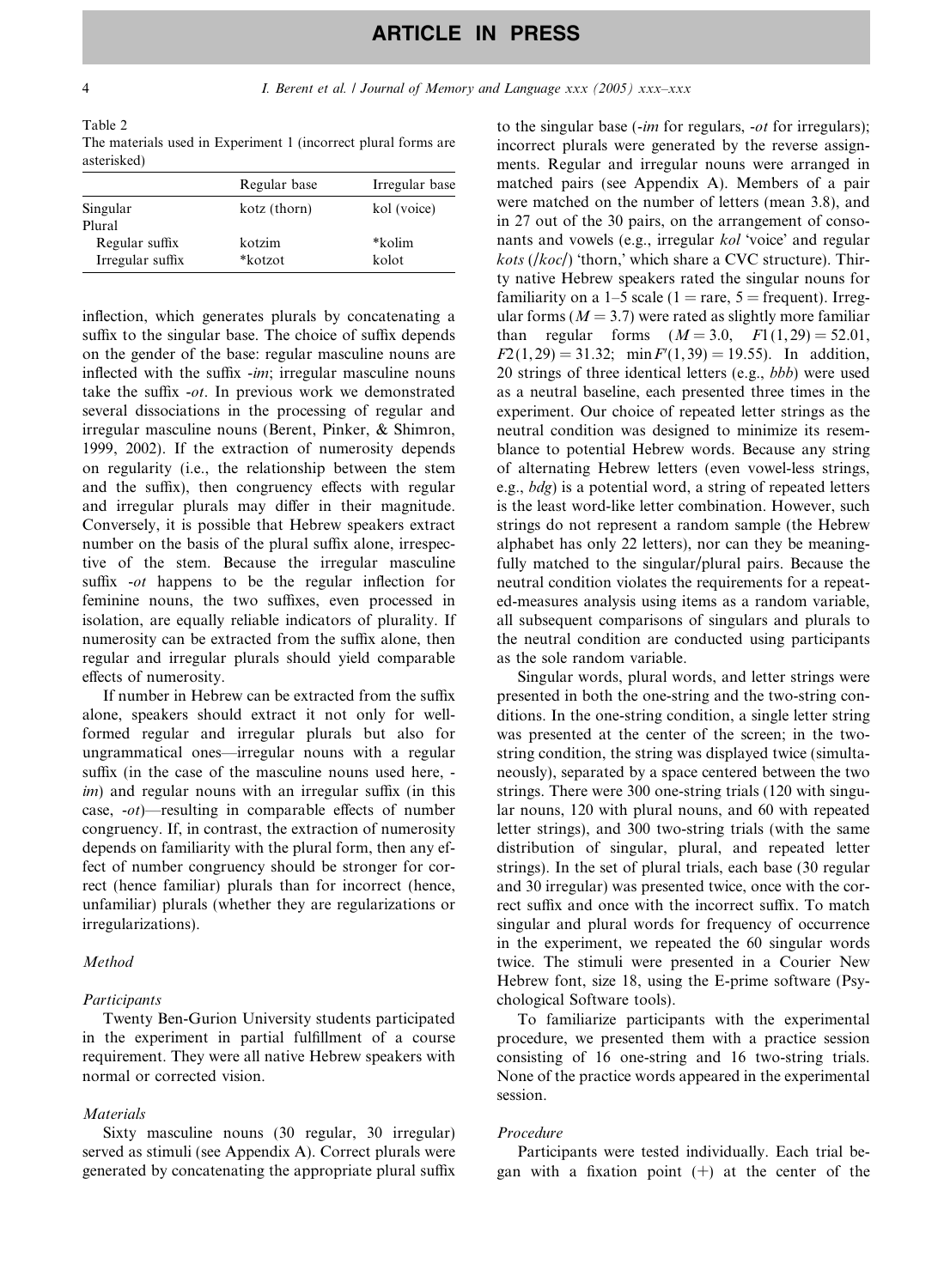screen presented for 300 ms, followed by a blank screen presented for 300 ms, followed by the target, also at the center of the screen. The target consisted of either one or two strings. Participants were asked to indicate the number of strings by pressing the z or / keys for one and two strings, respectively. The target remained on the screen until the participant responded. Incorrect responses triggered a message presented for 400 ms. After the response, a blank screen was presented for 300 ms, followed by the next trial. Participants were given a short break in the middle of the session.

#### Results

We excluded from the response-time analyses all responses falling 2.5 SD above the mean or shorter than 200 ms (1.7% of the observations). These outliers were equally distributed across conditions. Three sets of analyses were conducted. One probed for number congruency (Stroop) effects for singulars and plurals (collapsing across the regularity of the stem and its relation to the suffix), a second analysis compared these conditions to the neutral condition, and the final analysis probed for effects of regularity and familiarity with plural nouns. In this and all subsequent experiments we adopt .05 as the level of statistical significance.

# (i) The effect of number congruency: Singulars vs. plurals The effect of congruency between the morphological number of the strings (singular or plural nouns) and the number of strings (one or two) is presented in Fig. 1. With singular nouns, participants were quicker to judge that one string was present than that two strings were present (481 to 508 ms); with plural nouns, they

Table 3

Response accuracy (% correct) in Experiment 1

|          | One string | Two strings |  |  |
|----------|------------|-------------|--|--|
| Neutral  | 98.7       | 95.5        |  |  |
| Singular | 98.2       | 96.3        |  |  |
| Plural   | 96.6       | 98.7        |  |  |

were slightly faster to judge that two strings were present (502 to 510 ms). This shows that the enumeration of word strings is modulated by their semantic number. We first tested for the effect of number by comparing singulars and plurals presented either as one or two strings by means of a 2 (number)  $\times$  2 (strings) on response time and response accuracy (shown in Table 3) using participants  $(F1)$  and items  $(F2)$  as random variables, as well as the min $F'$  (Clark, 1973). There was a significant interaction in both response time and accuracy (see Table 4a).

We next assessed the effect of plurality separately for one and two strings against the 95% confidence interval constructed for the difference between the means of singular and plural strings. The 95% confidence intervals in response time were 6.58 and 6.42 ms, calculated from the analyses of participants and items, respectively. For response accuracy, the respective confidence intervals were 1.11 and .96%, for participants and items, respectively. If the observed differences between singulars and plurals are reliable, then their magnitude should exceed the confidence interval constructed for the difference between their means (Loftus & Masson, 1994).<sup>1</sup> Compared against these confidence intervals, plurals elicited significantly slower  $(A = 29 \text{ ms})$  and less accurate responses ( $\Delta = 1.6\%$ ) relative to singular nouns in the one-string condition. Conversely, in the two-string condition, responses with plurals were significantly more accurate  $(\Delta = 2.4\%)$ , albeit not significantly faster  $(4 = 6$  ms) than with singulars.



Fig. 1. Response time for singular words, plural words, and the neutral baseline, presented as either one or two strings in Experiment 1.

Note that these confidence intervals are constructed for the difference between means, rather than for *absolute* means. Loftus and Masson (1994) showed that these two types of confidence intervals are related by a factor of  $\sqrt{2}$ . They further demonstrated that the difference between any two sample means is significant by a two-tailed  $t$  test if any only if it exceeds the confidence interval constructed for the difference between those means (using the same  $\alpha$  level). Accordingly, we test the reliability of the observed differences between means against the confidence intervals constructed for those differences. Confidence intervals are constructed by pooling the error terms from the respective simple main effects of plurality for one and two strings.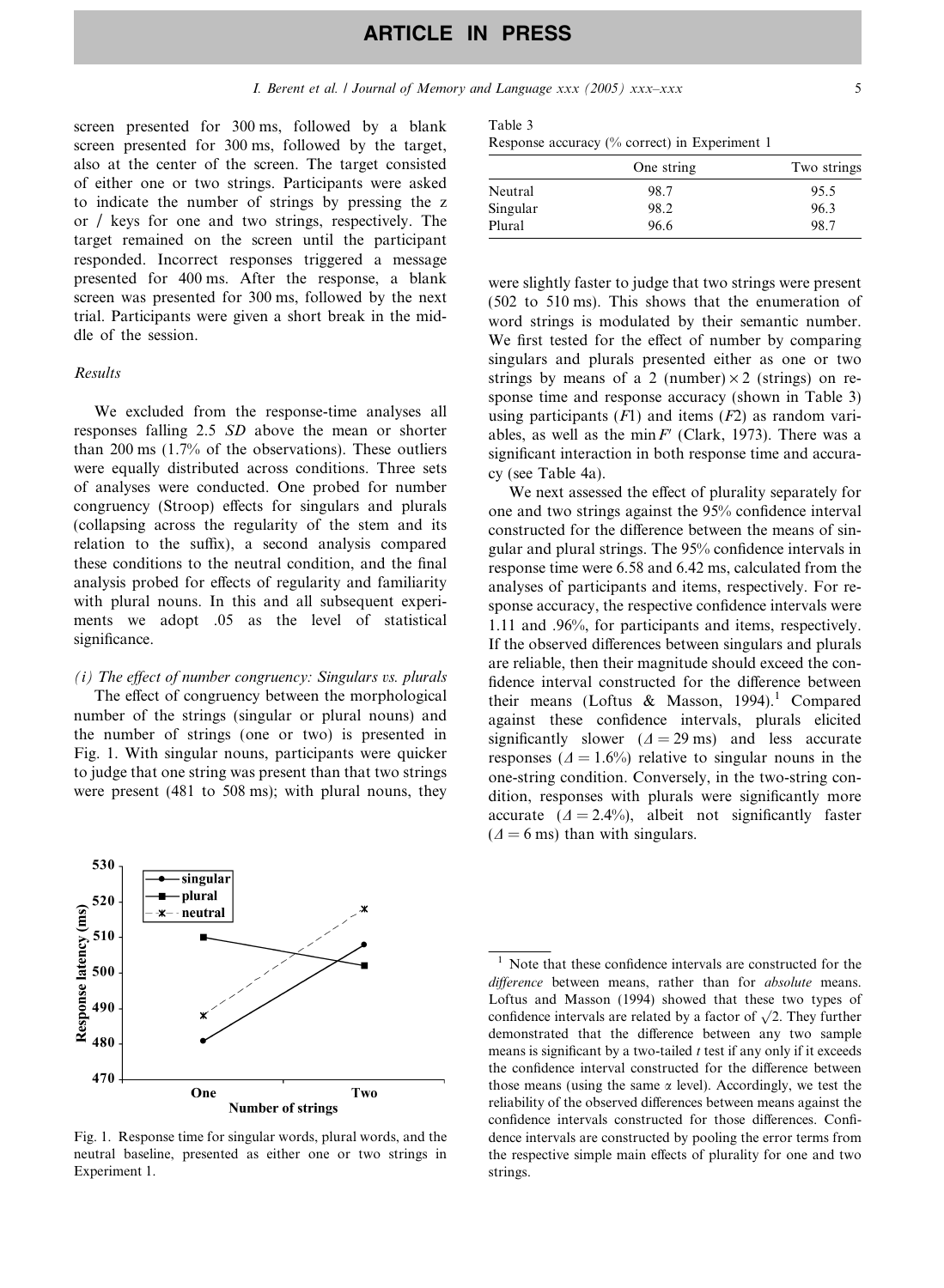6 I. Berent et al. / Journal of Memory and Language xxx (2005) xxx–xxx

| aр<br>ı۴ |
|----------|
|----------|

|  |  |  | Analysis of variance results for Experiment 1 |  |
|--|--|--|-----------------------------------------------|--|
|  |  |  |                                               |  |

| Comparison                                                                                              | Source of variance                                                                                                                                                                                               |  | By participants                      |                                                                                                                              | By items                         |                                            | Min F'                           |                                                   |
|---------------------------------------------------------------------------------------------------------|------------------------------------------------------------------------------------------------------------------------------------------------------------------------------------------------------------------|--|--------------------------------------|------------------------------------------------------------------------------------------------------------------------------|----------------------------------|--------------------------------------------|----------------------------------|---------------------------------------------------|
|                                                                                                         |                                                                                                                                                                                                                  |  | df                                   | $F1$ value                                                                                                                   | df                               | $F2$ value                                 | df                               | $Min F$ value                                     |
| (i) The effect of number congruency: (a) 2 number (singular/plural) $\times$ 2<br>singulars vs. plurals | string $(one/two)$                                                                                                                                                                                               |  |                                      | RT 1, 19 47.36 <sup>*</sup><br>$\%$ 1, 19 17.21 <sup>*</sup>                                                                 |                                  | 1, 29 71.64*<br>$1, 29$ 39.26 <sup>*</sup> |                                  | $1, 48$ $28.51$ <sup>*</sup><br>$1, 46$ $11.96^*$ |
| (ii) Comparisons to the neutral<br>condition                                                            | (b) 2 strings (one/two strings) $\times$ 3<br>type (singular/plural/neutral)<br>(c) 2 type (singular/neutral) $\times$ 2<br>strings (one/two)<br>(d) 2 type (plural/non-plural) $\times$ 2<br>string $(one/two)$ |  | RT $1, 19 \leq 1$<br>$\%$ 1, 19 2.08 | RT 2, 38 27.77 <sup>*</sup><br>$\%$ 2, 38 14.26 <sup>*</sup><br>RT 1, 19 64.07 <sup>*</sup><br>$\%$ 1, 19 23.85 <sup>*</sup> |                                  |                                            |                                  |                                                   |
| (iii) The effect of regularity and<br>familiarity with plural nouns                                     | (e) Regularity                                                                                                                                                                                                   |  | RT 1, 19 $\leq$ 1<br>$\%$ 1, 19      | $\leq$ 1                                                                                                                     | $1, 29 \leq 1$<br>$1, 29 \leq 1$ |                                            | 1, 48 $\leq$ 1<br>1, 46 $\leq$ 1 |                                                   |
|                                                                                                         | (f) Familiarity                                                                                                                                                                                                  |  | RT 1, 19 $\leq$ 1<br>$\%$ 1, 19 <1   |                                                                                                                              | 1, 29<br>1, 29                   | $\leq$ 1<br>$\leq$ 1                       | $1, 43 \leq 1$<br>$1, 42 \leq 1$ |                                                   |
|                                                                                                         | $(g)$ Regularity $\times$ familiarity                                                                                                                                                                            |  | RT 1, 19 $\leq$ 1<br>$\%$ 1, 19 2.66 |                                                                                                                              | $1, 29 \leq 1$<br>1, 29 1.99     |                                            | $1, 43 \leq 1$<br>1, 42 1.14     |                                                   |
|                                                                                                         | (h) String $\times$ regularity                                                                                                                                                                                   |  | RT 1, 19 3.04<br>$\%$ 1, 19          | $\leq$ 1                                                                                                                     | 1, 29 2.06<br>1, 29              | $\leq$ 1                                   | 1, 41 1.23<br>1, 48 $\leq$ 1     |                                                   |
|                                                                                                         | $(i)$ String $\times$ familiarity                                                                                                                                                                                |  | RT 1, 19<br>$\%$ 1, 19 <1            | $\leq$ 1                                                                                                                     | 1, 29<br>$1, 29 \leq 1$          | $\leq$ 1                                   | 1, 45 $\leq$ 1<br>1, 47 < 1      |                                                   |
|                                                                                                         | (i) String $\times$ regularity $\times$ familiarity                                                                                                                                                              |  | RT 1, 19 $\leq$ 1<br>$\%$ 1, 19 3.55 |                                                                                                                              | $1, 29 \leq 1$                   | $1, 29, 7.18^*$                            | $1, 44 \leq 1$<br>1, 47 2.38     |                                                   |
| (iv) An analysis of strings that are<br>matched for length                                              | (k) 2 strings (one/two) $\times$ 2 number RT 1, 19 13.69 <sup>*</sup><br>(singulars/plurals)                                                                                                                     |  | $\%$ 1, 19 <1                        |                                                                                                                              | $1, 13 \leq 1$                   | $1, 13, 16.58^*$                           | 1, 16 $\leq$ 1                   | $1, 30, 7.50^*$                                   |

Note. Significant effects are marked by asterisk. RT, response time; %, accuracy.

### $(ii)$  A comparison to the neutral condition

To interpret the source of the differences between singulars and plurals, we next compare them to the neutral condition (a string of repeated letters). An inspection of the means (see Fig. 1) shows that singulars and plurals differ in their potential to interfere with an incongruent response: plurals slowed one-string response by 22 ms, whereas singulars did not interfere with two-string responses (a difference of  $-10$  ms). This pattern is confirmed by the two-way ANOVAs (one/ two strings  $\times$  singular/plural/neutral string type) on response time and accuracy using participants as a random variable (as explained in Method, this analysis cannot be conducted using repeated measures on items). The analyses on response time and response accuracy both revealed a significant interaction between the number of strings and word type (see Table 4b).

To examine whether semantic numerosity is represented for both singulars and plurals, we next compared each of them to the neutral baseline. Because overall (main effect) differences between nouns (either singular or plural) and the neutral condition may be partly due to lexicality, we evaluated the effect of numerosity by testing for two orthogonal simple two-way interactions, one for singular nouns, one for plural nouns, of the number of strings and the nature of the letter string. If people compute both singular and plural semantic numerosity from singular and plural nouns, respectively, then the difference between one- and two-string responses should interact with the meaningfulness of the string in both cases. The ANOVA of singulars (singular/neu $tral \times one/two$  strings) did not yield a reliable interaction (see Table 4c). Given that singulars do not differ from the neutral condition, we next collapsed across these two conditions and compared their mean to the plural condition. The one/two-string  $\times$  plural/nonplural interaction was significant (see Table 4d), and it accounted for 74% of the sum of squares in the omnibus ANOVAs on response time and accuracy (two strings  $\times$  three singular/plural/neutral). The 95% confidence intervals for the difference between the means of plurals and nonplurals were 6.13 ms and 1.08%, for response time and accuracy, respectively. These confidence intervals were next used to assess the reliability of the observed differences between plural and nonplural strings. With one string, plurals elicited significantly slower ( $\Delta = 25$  ms) and less accurate  $(\Delta = 1.89\%)$  responses relative to nonplurals whereas with two strings, responses were significantly faster  $(A = 11 \text{ ms})$  and more accurate  $(\Delta = 2.78\%)$  with plurals relative to nonplurals. These results suggest that semantic numerosity is computed only for plurals; singulars are unmarked for semantic number.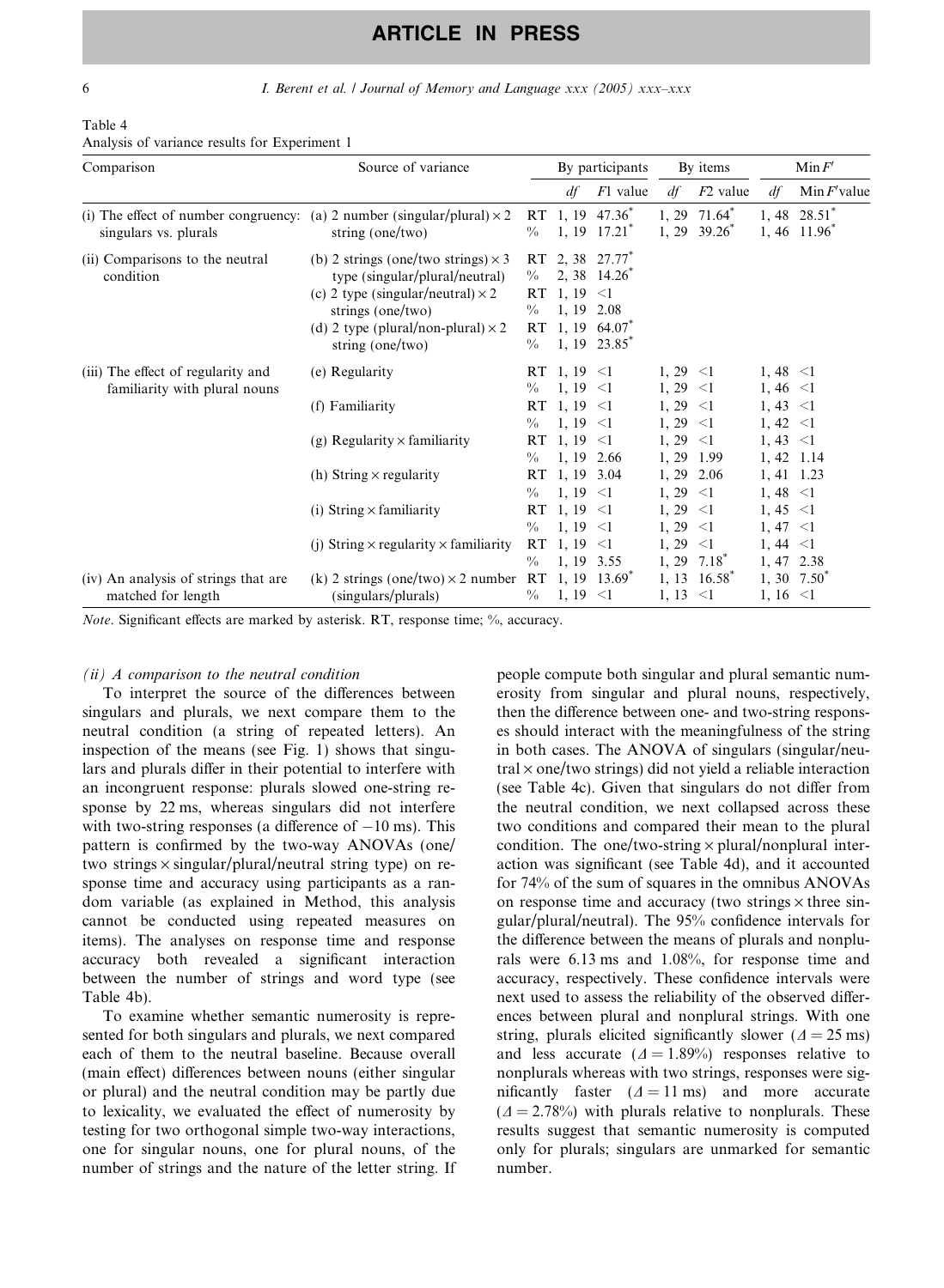### (iii) The effects of regularity and familiarity with plural nouns

In the final set of analyses, we examine whether the semantic numerosity of plurals is modulated by their regularity (i.e., regular vs. irregular plurals) and the familiarity with their plural form (i.e., correct plural forms—strings whose plural form is relatively familiar vs. strings whose plural form is incorrect, hence, relatively unfamiliar—either regularizations or irregularizations). This analysis is confined to plurals, discarding the singulars. Specifically, three-way ANOVAs were performed contrasting one and two strings, regular and irregular nouns, and familiar vs. unfamiliar plurals by participants and items (see Table 4e–j). Neither regularity nor familiarity affected the pattern of data. Likewise, the number of strings did not interact with either regularity or familiarity, nor was the three-way interaction significant. The means for these plural strings are provided in Table 5.

# Discussion

The results of Experiment 1 demonstrate that the time people require to determine how many instances of a word are present is affected by whether the word is singular or plural: it takes longer to determine that one word is present when it is plural than when it is singular, and to determine that two words are present when they are singular than when they are plural, even when morphological number is irrelevant to the task. This suggests that people automatically extract the semantic number of nouns and represent it in the same format as the conceptual number that they are processing in the visual display. This effect, however, differed for singulars and plurals: plurals interfered with the determination that one string was present (compared both to the singular and the neutral conditions) whereas singulars did not interfere with the determination that two strings were present. The finding that semantic number is implicated only with plurals, not singulars, is consistent with the proposal by many linguists that the bare nouns used for the singular in languages like Hebrew are not encoded as singular per se but as being semantically unmarked for number.

The computation of semantic number in our experiment appears to have been triggered by grammatical, rather than lexical information, since the effect of semantic plurality was independent of whether the noun was regular or irregular and by whether it bore the correct or incorrect suffix. This effect may have occurred because in Hebrew, the suffix on an irregular plural noun is still a reliable plural marker, namely, the regular suffix for nouns of the other gender. This could encourage people, when they are attentive to number, to process the suffix in isolation from the stem. The fact that each stem was repeated many times in the experiment could have made it even easier for participants to have separated it from the suffix.

Before accepting this conclusion, however, we must ensure that the observed contrast between singulars and plurals was not caused by differences in their length. Hebrew plurals are longer than singulars, because they consist of the singular base plus a suffix. This means that the interference of plural nouns with the recognition that one string was present could have reflected a difficulty in categorizing long words, rather than plural words, as a single string. To test this alternative explanation, we divided the set of words into shorter stems (2–3 letter long,  $M = 2.9$ ,  $SD = .27$ ,  $N = 14$ ) and longer stems (4–5 letter long,  $M = 4.5$ ,  $SD = .51$ ,  $N = 16$ , see Table 6). We next compared long singulars (mean length = 4.6 letters,  $SD = 0.51$ ) to short plurals (mean length = 4.9 letters,  $SD = 0.27$ ). If the effect of number congruency is an artifact of the greater length of plurals, then the effect of number congruency should be eliminated when the lengths of singular and plural words are matched. The mean response time and accuracy for those matched items are shown in bold typeface in Table 6. An analysis of this sample yielded a significant interaction of singular/plural  $\times$  one/two strings for response time (see Table 4k). We next compared responses to singulars and plurals against the 95% confidence intervals constructed for their difference from the analyses by participants (10.24 ms) and items

Table 5 Response time and accuracy for regular and irregular plural nouns in Experiment 1

|           | One string     |                  |            | Two strings    |                  |        |  |
|-----------|----------------|------------------|------------|----------------|------------------|--------|--|
|           | Correct suffix | Incorrect suffix | Mean       | Correct suffix | Incorrect suffix | Mean   |  |
| Regular   | 510            | 513              | 511.5      | 499            | 499              | 499    |  |
| Irregular | 509            | 508              | 508.5      | 503            | 508              | 505.5  |  |
| Mean      | 509.5          | 510.5            | <i>510</i> | 501            | 503.5            | 502.25 |  |
| Regular   | 97.5           | 95.8             | 96.65      | 98.5           | 98.7             | 98.6   |  |
| Irregular | 95.7           | 97.3             | 96.5       | 99.2           | 98.5             | 98.85  |  |
| Mean      | 96.6           | 96.55            | 96.57      | 98.85          | 98.6             | 98.72  |  |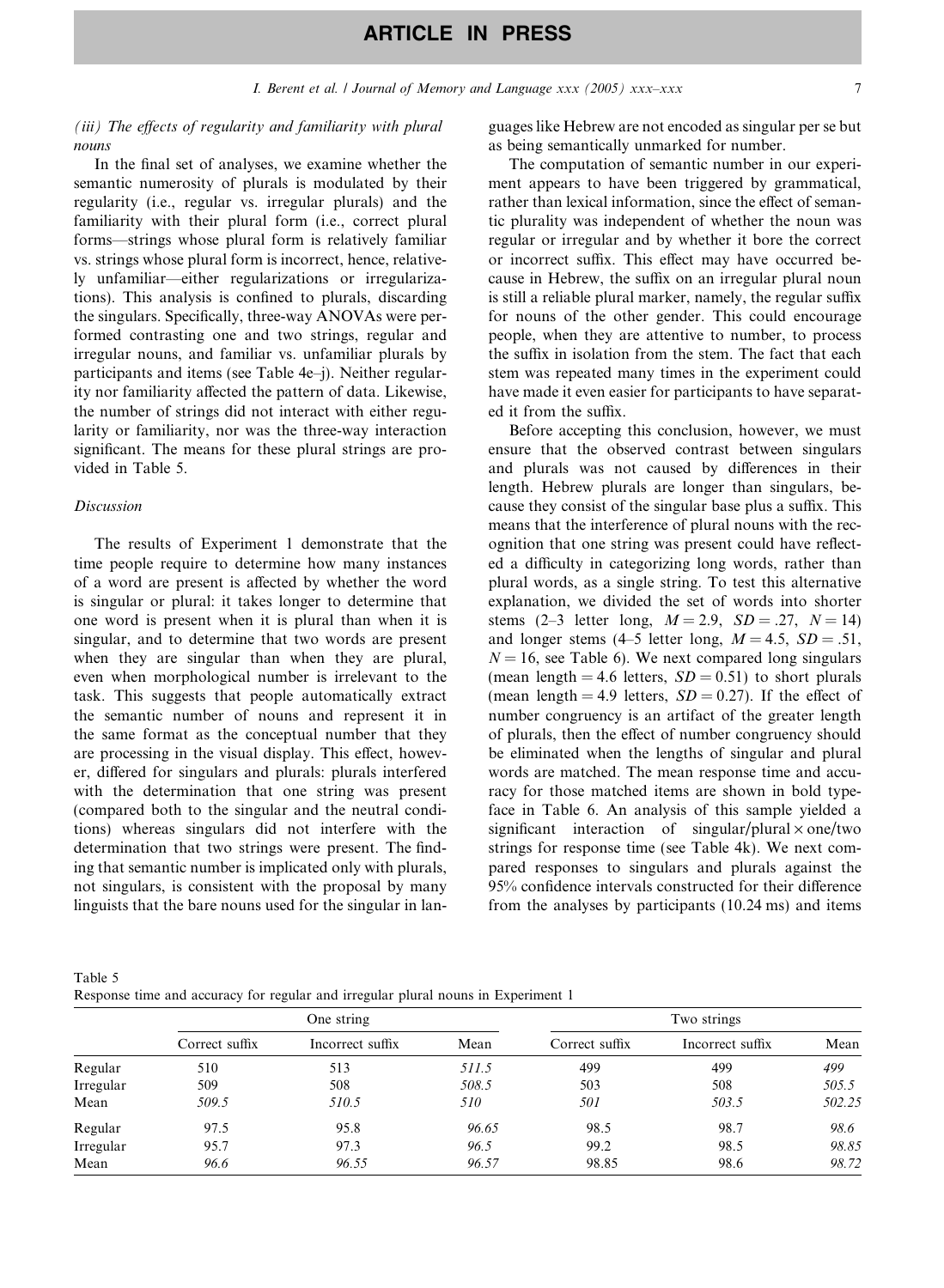Table 6 Response time and accuracy in Experiment 1, controlling for length

|       | One string |        |       | Two strings |        |      |  |
|-------|------------|--------|-------|-------------|--------|------|--|
|       | Singular   | Plural | Mean  | Singular    | Plural | Mean |  |
| Short | 482        | 505    | 494   | 517         | 504    | 510  |  |
| Long  | 482        | 513    | 498   | 502         | 500    | 502  |  |
| Mean  | 482        | 509    | 495   | 509         | 502    | 506  |  |
| Short | 98.4       | 97.7   | 98.1  | 95.1        | 98.3   | 96.7 |  |
| Long  | 98.0       | 95.6   | 96.8  | 97.4        | 99.1   | 98.2 |  |
| Mean  | 98.2       | 96.7   | 97.42 | 96.2        | 98.7   | 97.5 |  |

Length-matched conditions are in boldface.

(7.26 ms). A comparison to these confidence intervals suggests that it took significantly longer to determine that a single string is present when the string was a plural noun ( $M = 505$  ms) than when it was a singular noun ( $M = 482$  ms,  $\Delta = 23$  ms), whereas it took the same amount of time to determine that two strings were present regardless of whether they were singulars  $(M = 502 \text{ ms})$  or plurals  $(M = 504 \text{ ms}; \Delta = 2 \text{ ms})$ . Thus, the failure of singulars to interfere with determining that two strings are present cannot be explained by their length.

### Experiment 2

Though singular nouns did not interfere with the detection of multiple strings in Experiment 1, one might worry whether this insensitivity merely reflects some feature of the experimental method that prevents people from registering the singular number of a singular noun because of the particular task demands. Alternatively, it is possible that singularity is encoded, but it fails to interfere with responses to two strings because people encode the conjunction of two singular nouns (e.g., dog, dog) as conceptual plurality (e.g., dogs), a representation that is congruent with the two-string response. To address this explanation, Experiment 2 examines nouns whose meanings blatantly signal singular and plural numerosity, namely the number words for 'one' and 'two' in Hebrew. Not only do these words inherently convey semantic number but they also correspond to the labels of the categories that participants are asked to discriminate in this paradigm. These number words were compared to a neutral baseline, consisting of a series of repeated letters, whose length range from two to five letters. If the failure of singulars to interfere with numerosity judgments in Experiment 1 was due to a general avoidance of lexical access in this task, or to a processing stream that extracted singular number but for some reason represented it in a way was congruent with conceptual num-

ber of the response, then even the word for 'one' should not interfere with the detection of multiple strings in this task. Specifically, if people represent two singulars (*one one*) as the aggregate (*two*), then they should respond more quickly to two strings of the word ''one'' relative to the neutral condition. If, on the other hand, word meanings are accessed and counterposed to perceptual representations in this task, but singularity is ordinarily not part of the meaning of singular nouns, then an exceptional word that does strongly convey semantic singularity should interfere with the detection of multiple strings.

#### Method

#### Participants

Twenty Ben-Gurion University students participated in the experiment in partial fulfillment of a course requirement. All were native Hebrew speakers with normal or corrected vision.

### **Materials**

The materials consisted of the Hebrew words for 'one' and 'two' in their masculine (exad and shnaim) and feminine (axat and shtaim) forms. The neutral condition consisted of repeated letters consisting of two to five letters (e.g., ddd). All items were presented in the one-string and two-string conditions. There were 80 trials with one string (20 singular, 20 plural, and 40 neutral), and 80 trials with two strings (same distribution). The neutral condition consisted of equal distributions of two, three, four, and five letter strings.

The practice session comprised 16 trials, divided equally among the one- and two-string conditions. Practice items were the same as the materials used in the experimental session. Otherwise the procedure was identical to that used in Experiment 1. The only exception is that participants were now asked to respond using the keys . and / (for one and two strings, respectively), allowing them to respond to both conditions using the index and middle fingers in the dominant hand.

### Results

We excluded from the response time analyses all responses falling 2.5 SD above the mean or shorter than 200 ms (1.4% of the total correct responses). Outliers were distributed equally across conditions.

#### $(i)$  The effect of number congruency for number words

Response times are shown in Fig. 2, accuracy levels in Table 7. With number words, as with the plural nouns in Experiment 1, determining the conceptual number of words in a visual display was modulated by the words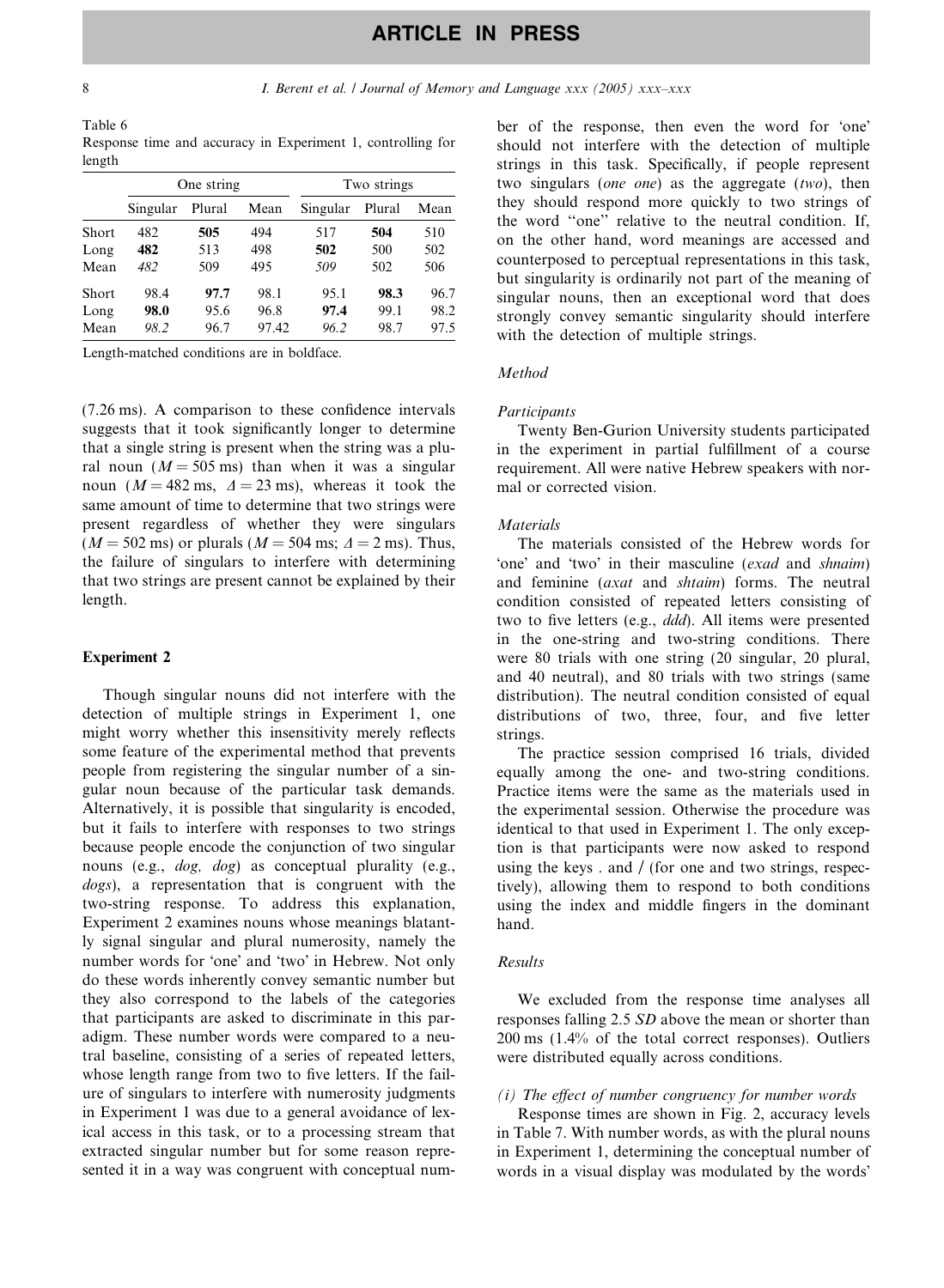

Fig. 2. Response time as a function of the number of strings and semantic numerosity for the words 'one' and 'two' and their respective neutral conditions in Experiment 2.

semantic number. Specifically, it was more difficult to determine that one word was present when it consisted of the word 'two' than when it consisted of 'one' (578) to 506 ms), whereas it took longer to determine that

Table 7 Response time and accuracy (% correct) in Experiment 2

two words were present when they consisted of the word 'one' than when they consisted of the word 'two' (540 to 499 ms). This pattern is confirmed by the three-way ANOVAs on response times and accuracy (one/two strings  $\times$  singular/plural number  $\times$  masculine/feminine gender), which yielded a significant interaction between number of strings and singular/plural semantic number (see Table 8a). The three-way interaction was not significant (see Table 8b). We next compared responses to singular and plural strings against the 95% confidence intervals constructed for the difference between their means (33 ms, 3.5%, for response time and accuracy, respectively). In the one-string condition, responses to the word 'one' were significantly faster  $(\Delta = 72 \text{ ms})$ and more accurate  $(\Delta = 4.5\%)$  than responses to the word 'two.' In contrast, in the two-string condition, responses were significantly faster ( $\Delta$  = 41 ms, but not reliably more accurate  $\Delta = 2.3\%$ ) for the word 'two' than to the word 'one.'

### (ii) A comparison of number words to the neutral condition

To ensure that the effects of word meaning are not artifacts of length differences, we compared the responses to the words with the responses to the items in the baseline condition, namely strings of repeated letters. An inspection of the neutral condition (see Table 7) shows that the discrimination of one from two letter

| .           |       |       |                       |                         |                        |                        |
|-------------|-------|-------|-----------------------|-------------------------|------------------------|------------------------|
|             | 'One' | 'Two  | Two letter<br>neutral | Three letter<br>neutral | Four letter<br>neutral | Five letter<br>neutral |
| One string  | 506   | 578   | 540                   | 511                     | 537                    | 557                    |
| Two strings | 540   | 499   | 540                   | 506                     | 512                    | 493                    |
| One string  | 99.75 | 95.25 | 98                    | 99.5                    | 96.5                   | 95.0                   |
| Two strings | 96.5  | 98.75 | 90.0                  | 98.5                    | 98.0                   | 98.5                   |

Table 8

Analysis of variance results for Experiment 2

| Comparison                     | Source of variance                                                 |               |       | By participants     |  |
|--------------------------------|--------------------------------------------------------------------|---------------|-------|---------------------|--|
|                                |                                                                    |               | df    | $F1$ value          |  |
| (i) The effect of number       | (a) 2 strings (one/two) $\times$ 2 number (singular/plural)        | <b>RT</b>     | 1.19  | 49.25               |  |
| congruency for number words    |                                                                    | $\frac{0}{0}$ |       | $13.18*$            |  |
|                                | (b) 2 strings (one/two) $\times$ 2 number                          | RT            | 1, 19 | 2.05                |  |
|                                | $(singular/plural) \times 2$ gender (masculine/feminine)           | $\frac{0}{0}$ |       | F<1                 |  |
| (ii) A comparison of number    | (c) 2 strings (one/two) $\times$ 2                                 | RT            | 1.19  | $13.69*$            |  |
| words to the neutral condition | length (short/long) $\times$ 2 number (number-word/neutral-string) | $\frac{0}{0}$ |       | 2.90                |  |
|                                | (d) 2 strings (one/two) $\times$ 2 number ('one'/neutral-string)   | <b>RT</b>     | 1.19  | $10.53^*$           |  |
|                                |                                                                    | $\frac{0}{0}$ |       | 2.49                |  |
|                                | (e) 2 strings (one/two) $\times$ 2 number ('two'/neutral-string)   | <b>RT</b>     | 1, 19 | $6.24$ <sup>*</sup> |  |
|                                |                                                                    | $\frac{0}{0}$ |       | 1.11                |  |

Note. Significant effects are marked by asterisk. RT, response time; %, accuracy.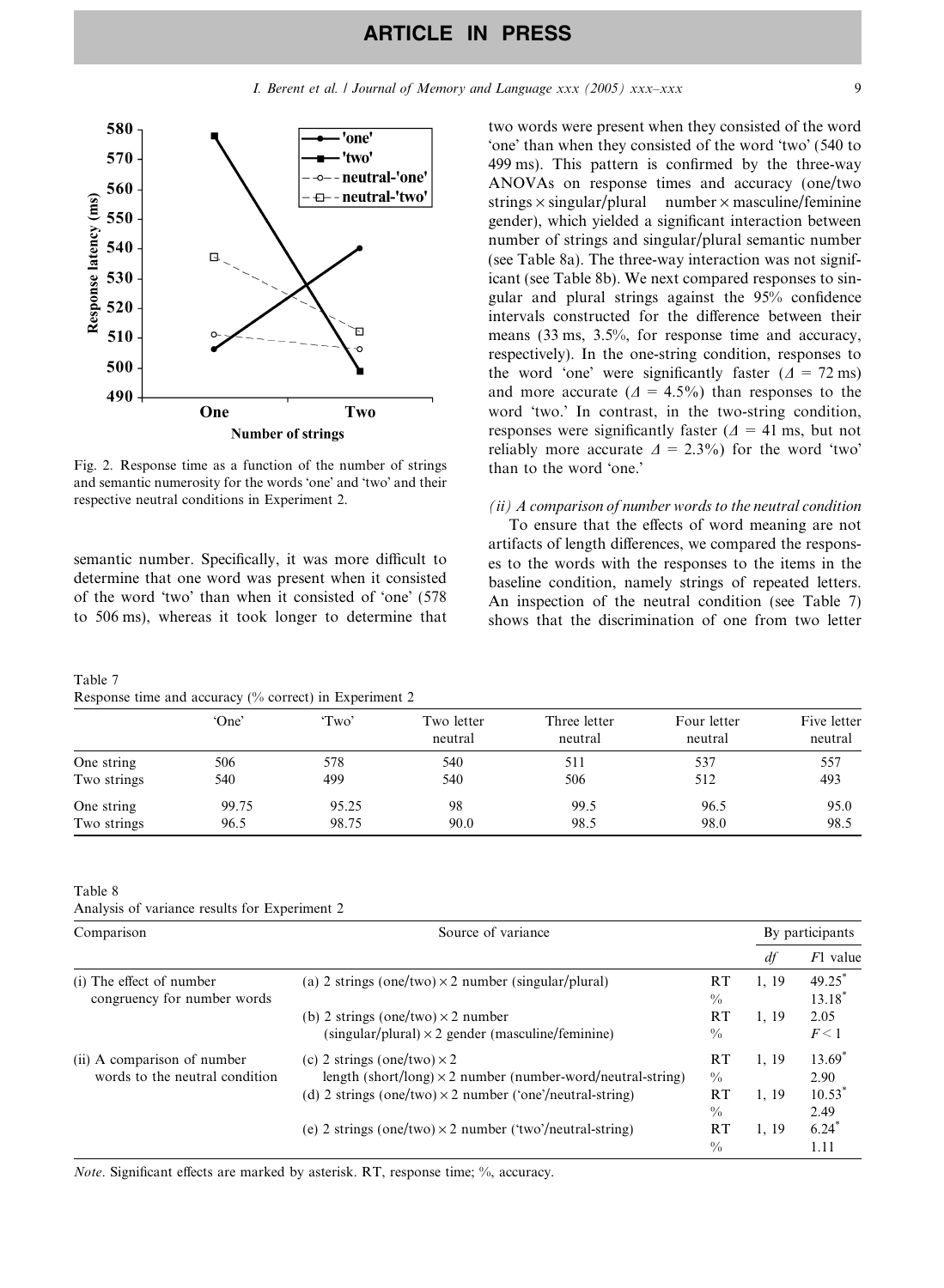strings was affected by the strings' length.<sup>2</sup> In view of the effect of length, we compared responses to the words for 'one' and 'two' against baseline strings that match the target on length (in Hebrew). For the word for 'one,' we chose a three-letter string as the baseline, whereas for the word for 'two,' we chose a four letter string as the baseline.<sup>3</sup>

Fig. 2 shows the pattern of discriminating short from long words interacted with whether the string was a number word or a neutral string, and whether the number was 'one' or 'two.' The three-way interaction of one/ two strings  $\times$  short/long  $\times$  number-word/neutral-string was significant for response times and approached significance for accuracy (see Table 8c). Responses with the words 'one' and 'two' were next compared to their respective neutral conditions (short, for 'one'; long, for -two) by means of two orthogonal two-way ANOVAs (one/two strings vs number-word/neutral-string). The simple interaction between the number of strings and whether those strings were words was significant for both 'one' (see Table 8d) and 'two' (see Table 8e) for response times. These interactions were not significant for accuracy. The difference in responses latency to number words and neutral strings was next compared against the 95% confidence intervals, computed for the difference between these means. The confidence intervals for 'one' and neutral strings was 19 ms; for 'two' and neutral strings, it was 29 ms. A comparison of the observed means against these confidence intervals showed that the word 'one' significantly interfered with two-string responses relative to the neutral condition ( $\Delta = 34$  ms), though it did not facilitate responses to single strings  $(4 = 6 \text{ ms})$ . In contrast, with the word 'two,' one-string responses were significantly slower than the neutral condition ( $\Delta = 42$  ms), whereas two-string responses were not reliably faster than the neutral baseline  $(4 = 12 \text{ ms})$ . These findings suggest that people automatically extracted the semantic numerosity of the words 'one' and 'two' when it is strongly signaled by lexical information.

### **Discussion**

Experiment 2 confirms that the extraction of semantic number from words often proceeds automatically and yields a representation that is comparable to the one formed by the extraction of conceptual number from visual strings. Moreover, the results show that the asymmetry between singular and plural morphological forms in Experiment 1 (in which singulars appeared to be perceived as unmarked for semantic number rather than conveying singularity per se) cannot be attributed to some feature of the experimental task that artificially prevents people from attending to the content of the words or attenuates its sensitivity to conceptual singularity, because in this experiment, using the same paradigm, a singular word did interfere with the discrimination of the number of strings present. Presumably when semantic singularity is a salient part of a word's core meaning, number information, in a form comparable to that extracted from perception, is automatically available. Because the response categories in this experiment were labeled ''one'' and ''two,'' we cannot determine whether the lexical effects occurred at the stage at which semantic numerosity is first extracted or at a stage of response competition. Either way, these findings demonstrate that the semantic number of "one" is automatically extracted from the word itself and interferes with the classification of conceptual numerosity from the visual input.

#### Experiment 3

The findings of Experiment 1 suggest that by default, people extract semantic number for plurals but not singulars. The fact that the extraction of semantic number was insensitive to lexical information (i.e., the regularity of the base and the familiarity with the plural form) further suggests that ordinarily, semantic number is automatically computed from morphological information alone.

Experiment 3 explores this possibility further by investigating the perception of numerosity when no lexical information is available, namely, from nonwords. Once again, it is necessary to show that any distinction between singulars and plurals is not due to their length, so this experiment compares singular and plural nonwords that are strictly matched on length (see Table 9): One member had three letters (e.g., mik) whereas

<sup>2</sup> We examined the effect of length in the neutral condition by means of a two strings (one vs. two)  $\times$  length (1/2/3/4/ letters) ANOVA. The effect of length was significant in response time  $(1/2/3/4$  letters  $\times 1/2$  strings;  $F1(1, 19) = 5.47$ ,  $MSE = 1529$ ,  $p < .003$ ) and accuracy  $(F1(1, 19) = 5.22, MSE = .005,$  $p < .003$ ). As the strings' length increased beyond three letters, it was harder to respond to one string and easier to respond to two-strings. This trend did not hold for strings consisting of two letters, which were particularly difficult to classify in the onestring condition, perhaps because the twoness of the letters in the string was easier to pick up than other numerosities of letters (perhaps in turn because of the ease of representing two as opposed to higher numbers of object files, Carey, 2001), resulting in interference not from the number of strings but from the number of letters.

<sup>&</sup>lt;sup>3</sup> The Hebrew word for 'two' (שניים) consists of five letters, but two of these letters are *vod*, which is extremely narrow and short. Because our neutral baseline consisted of wide letters, the total physical length of the word 'two' was closer to a four-letter string than to a three-letter string. The Hebrew word for 'one' ( $\exists$ InX) which consists of three wide letters, was compared to three-letter strings.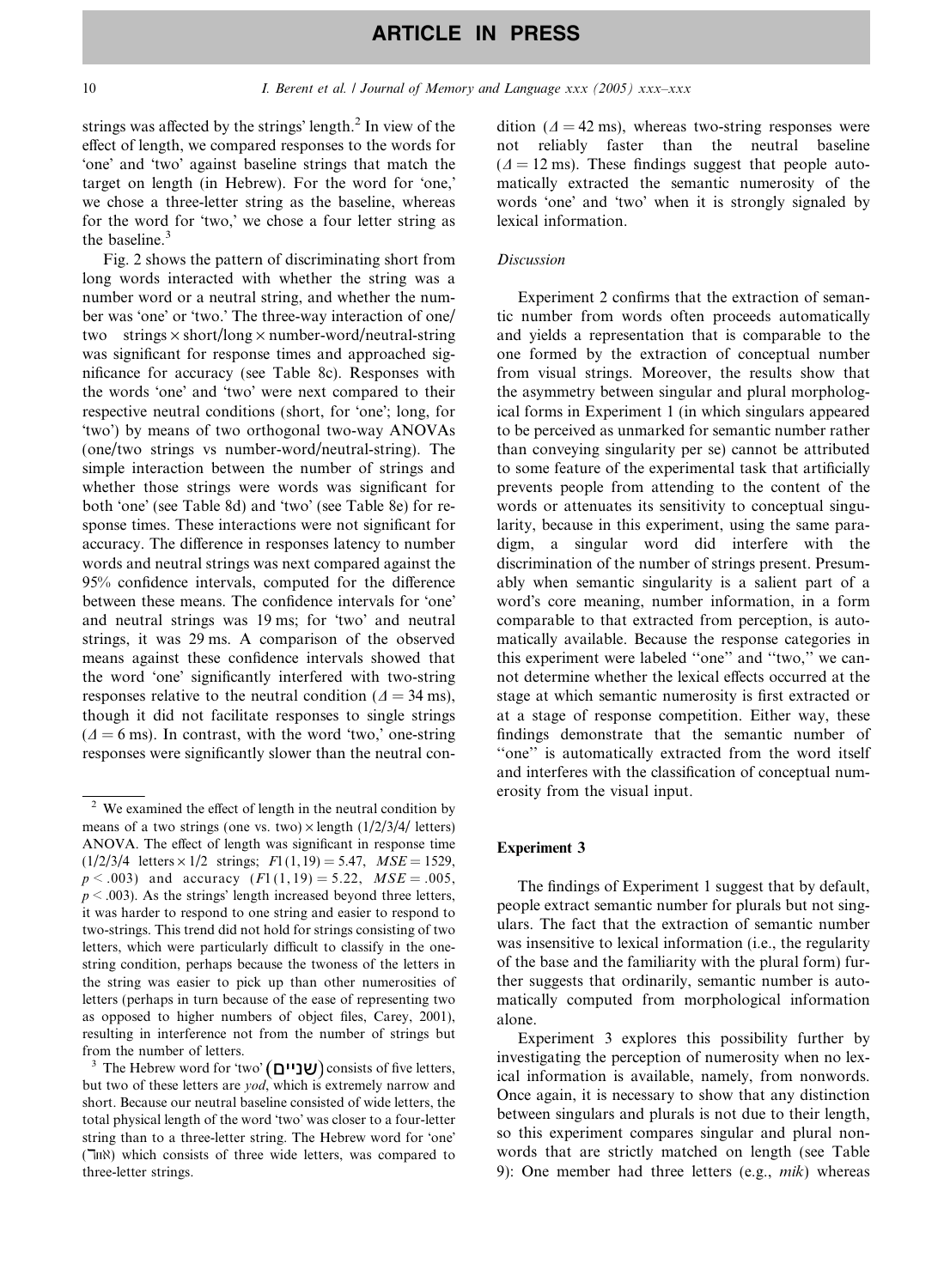| Table 9                                  |  |  |
|------------------------------------------|--|--|
| The nonword stimuli used in Experiment 3 |  |  |

|       | Singular | Plural  | Neutral |
|-------|----------|---------|---------|
| Short | mik      | mikim   | mmm     |
|       | מיק      | מיקים   | מממ     |
| Long  | mikus    | mikusim | mmmmm   |
|       | מיקוס    | מיקוסים | מממממ   |

Length-matched conditions are in bodldface.

the other member had five letters (e.g., mikus). Each member was presented in both its singular (e.g., *mik*, *mi*kus) and plural (e.g., mikim, mikusim) forms. The neutral condition consisted of strings of either three or five letters. If semantic number is confined to plurals, then plurals, but not singulars, should impair the detection of an incongruent numerosity. That is, plurals should impair the determination that one string is present, but singulars should not impair the determination that two strings are present, irrespective of length. To test this prediction, we compare long singulars (e.g., mikus) to their matched short plurals (e.g., mikim) and to a neutral condition (e.g., *mmmmm*), each consisting of five letters.

### Method

#### **Participants**

Twenty Ben-Gurion University students participated in the experiment in partial fulfillment of a course requirement. All were native Hebrew speakers with normal or corrected vision.

### **Materials**

The materials consisted of 120 nonwords and 60 strings of repeated letters, representing the neutral condition. The nonwords (see Appendix B) comprised 30 matched quadruples including a three-letter singular (e.g., mik), a five-letter singular (e.g., mikus) and their corresponding plural forms (e.g., mikim, mikusim). The short singular invariably consisted of a CVC nonword, whereas the long plural consisted of a CVCVC nonword. Likewise, the neutral condition included strings of either three letters (matching the short singulars) or five letters (matching the short plural and long singular).<sup>4</sup> The resulting 120 items were presented both as one string and as two strings (a total of 240 trials per condition). The procedure is as described in Experiment 2.

### Results and discussion

Correct responses falling 2.5 SD above the mean or shorter than 200 ms (2.5% of the data) were excluded from the response-time analyses.

The data will be presented in two ways. The first simply presents the short and long items separately, as if they were two replications of Experiment 1; this will show that the basic effect holds both with short and with long strings. The second presents data from the subsets of items in the two conditions that allow singulars and plurals to be equated for length, that is, the singular of long words and the plural of short ones.

### (i) The effect of number congruency for short vs. long words

Mean response times for short (e.g., mik, mikim, mmm) and long (e.g., mikus, mikusim, mmmmm) nonwords are presented in Figs. 3A and B; the accuracy means are presented in Table 10. In each case, participants appear to be sensitive to the congruency between the plurality of the nonword and the number of letter strings: responses are more difficult when morphological number is inconsistent with the number of strings. As in Experiment 1, the interference from incongruent number appears to come only from the plurals; since singulars (both short and long) pattern with the neutral condition.

These conclusions are supported by ANOVAs (short/  $\log x$  one/two strings  $\times$  singular/plural) on response time and accuracy. Both analyses yield a significant interaction of the number of strings with plurality (see Table 11a). The three-way interaction did not approach significance (see Table 11b). $<sup>5</sup>$ </sup>

# (ii) The effect of number congruency for length-matched items

To demonstrate more conclusively that the effects of number congruency are not artifacts of length, we now examine the effects of number for singulars, plurals and neutral strings that are matched for length, that is, we compared long singulars (e.g., mikus) with short plurals (e.g., mikim) and the long neutral letterstrings—all of which are five letters long (see Fig. 4).

<sup>4</sup> Due to an error, the number of items in the two length groups was unbalanced (there were 50 long neural strings and 10 short neutral strings). However, the outcomes of the neutral condition remained essentially unchanged when the number of observations per condition was equated (by randomly removing the additional observations fro the long condition).

<sup>5</sup> Although the effect of number congruency was not reliably modulated by string length, an inspection of Fig. 3 suggests an intriguing difference: with short string plurals appear to facilitate response to two strings, whereas with long strings, plurals appear to inhibit response to one string. This difference can be explained by the overall bias towards ''one-string'' responses with short string, and towards ''two-string'' responses with long strings (a bias documented with the neutral condition of Experiment 2, see Footnote 2). Accordingly, single long strings and dual short strings manifest a conflict between the length-bias and the correct response. The resulting instability might render these conditions particularly sensitive to the effect of plurality.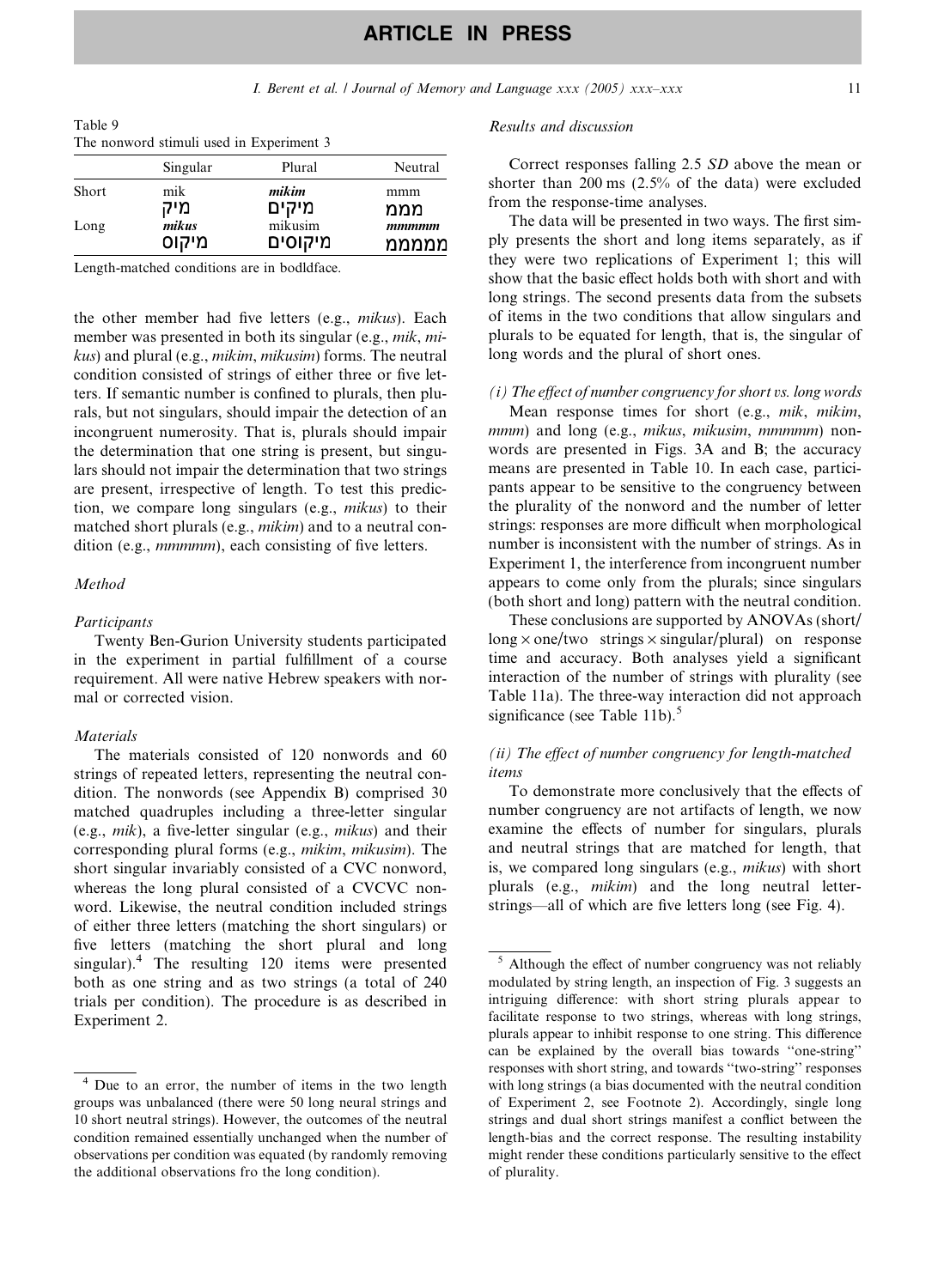12 I. Berent et al. / Journal of Memory and Language xxx (2005) xxx-xxx



Fig. 3. Response time as a function of morphological number (singular vs. plural) and the number of strings (one vs. two) in Experiment 3 for short letter strings (e.g., mik, mikim, mmm, A); long strings (e.g., mikus, mikusim, mmmmm, B).

Table 10 Accuracy (% correct) in Experiment 3

|       | One string |       |       | Two strings                                     |       |       |  |
|-------|------------|-------|-------|-------------------------------------------------|-------|-------|--|
|       |            |       |       | Singular Plural Neutral Singular Plural Neutral |       |       |  |
| Short | 98.67      | 97.33 | 99.0  | 96.50                                           | 98.50 | 97 75 |  |
| Long  | 98.33      | 94.83 | 98.40 | 98.17                                           | 99.0  | 97.0  |  |

Length-matched conditions are in boldface.

Analysis of variance results for Experiment 3

Table 11

The effect of number congruency: Singular vs. plural nonwords. We first assessed the effect of number congruency for word-like strings (omitting the neutral strings) in a 2 (one vs. two strings)  $\times$  2 (singulars vs. plurals) ANO-VA using both participants and items as random variables. The interaction between singular/plural and one/ two strings was significant in the analysis of response times over participants and marginally so over items (the same interaction did not approach significance in the accuracy data, see Table 11c). The 95% confidence intervals for the difference between the means of singulars and plurals were 14.69 and 13.87 ms, by participants and items, respectively. A comparison of the observed means against these confidence intervals showed that one-string responses did not differ for singulars ( $M = 515$  ms) and plurals  $(M = 516, \Delta = 1 \text{ ms})$ . In contrast, two-string responses were significantly faster for plural ( $M = 494$  ms) than for singular nonwords ( $M = 511$  ms,  $\Delta = 17$  ms).

A comparison to the neutral condition. We next compared the singular and plural nonwords to the neutral condition by means of a 2 (one vs. two strings)  $\times$  3 (singulars, plurals, and neutrals) ANOVA by participants (as explained in Experiment 1, this analysis cannot be conducted using repeated measures on items). The

| Comparison                                       | Source of variance                                                             |               |                           | By participants     |       | By items   |                | Min F'                 |  |
|--------------------------------------------------|--------------------------------------------------------------------------------|---------------|---------------------------|---------------------|-------|------------|----------------|------------------------|--|
|                                                  |                                                                                |               | df                        | $F1$ value          | df    | $F2$ value | df             | $\text{Min } F'$ value |  |
| (i) The effect of number<br>congruency for short | (a) 2 number (singular/plural) $\times$ 2<br>string $(one/two)$                |               | RT 1, 19                  | $19.16^*$           | 1.29  | $36.25^*$  | 1, 48          | $12.53^*$              |  |
| vs. long words                                   |                                                                                | $\frac{0}{0}$ |                           | 1.19 $11.54^*$      | 1, 29 | $30.32^*$  | 1, 45          | $8.36^{*}$             |  |
|                                                  | (b) 2 number (singular/plural) $\times$ 2                                      | RT            | 1, 19                     | $\leq$ 1            | 1, 29 | $\leq$ 1   | 1, 23 $\leq$ 1 |                        |  |
|                                                  | string (one/two) $\times$ 2 length<br>(short/long)                             | $\frac{0}{0}$ | 1, 19                     | $\leq$ 1            | 1, 29 | $\leq$ 1   | 1, 47          | $\leq$ 1               |  |
| (ii) The effect of number<br>congruency for      | (c) 2 strings (one vs. two strings) $\times$ 2<br>number (singular vs. plural) |               | RT 1.19 5.18 <sup>*</sup> |                     | 1, 29 | 2.97       | 1, 39          | 1.89                   |  |
| length-matched items                             |                                                                                | $\frac{0}{0}$ | 1, 19                     | 1.60                | 1, 29 | 1.55       | 1, 46          | $\leq$ 1               |  |
|                                                  | (d) 2 strings (one vs. two strings) $\times$ 3                                 | RT            | 2, 38                     | 2.77                |       |            |                |                        |  |
|                                                  | number (singulars/plurals/neutrals)                                            | $\frac{0}{0}$ | 2, 38                     | 2.83                |       |            |                |                        |  |
|                                                  | (e) 2 number(singulars/neutral) $\times$ 2                                     | RT            | 1, 19                     | $F \leq 1$          |       |            |                |                        |  |
|                                                  | strings (one/two)                                                              | $\frac{0}{0}$ | 1, 19                     | 1.30                |       |            |                |                        |  |
|                                                  | (f) 2 number (plurals/non-plurals) $\times$ 2                                  | <b>RT</b>     | 1, 19                     | $4.55$ <sup>*</sup> |       |            |                |                        |  |
|                                                  | strings (one/two)                                                              | $\frac{0}{0}$ | 1, 19                     | 4.35                |       |            |                |                        |  |

Note. Significant effects are marked by asterisk. RT, response time; %, accuracy.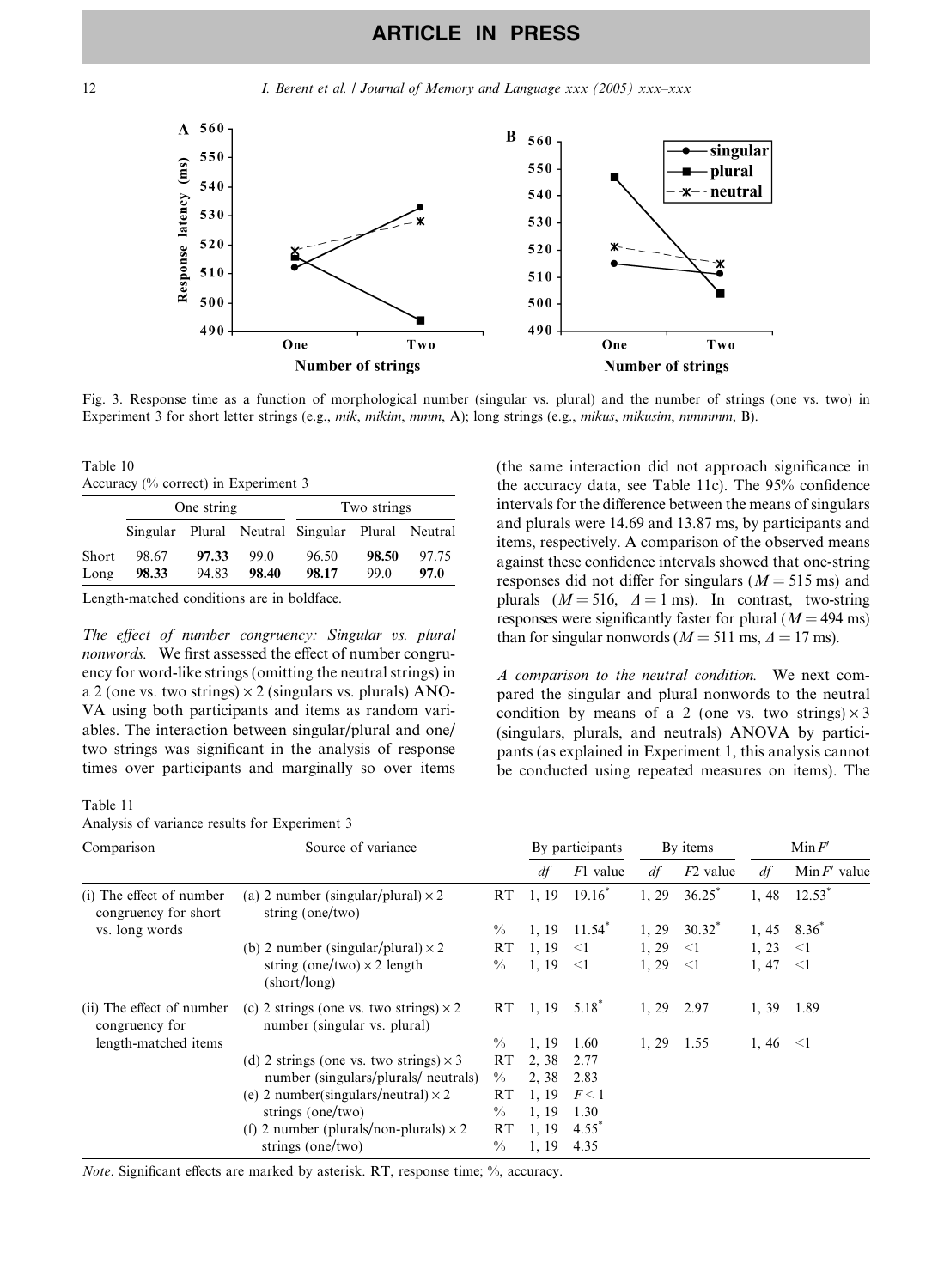

Fig. 4. Response time as a function of morphological number (singular vs. plural) and the number of strings (one vs. two) in Experiment 3 for length-matched strings of five letters (e.g., mikus, mikim, mmmmm).

interaction approached significance in both response time and accuracy (see Table 11d). We next compared singulars and plurals to the neutral condition using two orthogonal simple interactions. The first interaction compared singulars to the neutral condition by means of a 2 (singulars/neutral)  $\times$  2 (one/two strings) ANOVA. There was no hint of an interaction on either response time or accuracy (see Table 11e). Accordingly, we next collapsed the singulars and neutrals, and compared their mean to the plural condition in a second 2 (plurals/nonplurals)  $\times$  2 (one/two strings) ANOVA. Unlike singulars, for plural nonwords, the interaction was significant for response time and marginally so for response accuracy (see Table 11f). This simple interaction accounted for 75% of the sum of squares in the omnibus analysis on response time (singular/plural/neutral  $\times$  one/ two strings). The 95% confidence intervals for the difference between the means of plurals and non-plural strings were 15.23 ms and 1.20%, for response time and accuracy, respectively. A comparison of the observed means against these confidence intervals showed that responses to two strings were significantly faster with plural nonwords ( $M = 494$  ms) relative to length-matched non-plural strings ( $M = 513$  ms,  $\Delta = 19$  ms). In contrast, with one strings, responses to plurals ( $M = 516$  ms) and nonplurals ( $M = 518$  ms;  $\Delta = 2$  ms) did not differ reliably. Likewise, the plurality of a nonword did not reliably affect response accuracy with either one (1.03%) or two  $(\Delta = .09\%)$  strings.

In sum, results suggest that the discrimination of one from two letter strings is affected by morphological number of nonwords: responses for plurals differ from neutral letter strings, which, in turn do not reliably differ from a string of repeated letters. Although the discrimination of one from two strings is sensitive to word length, word length cannot account for the effect of number congruency. Not only did the congruency effect obtain for both short strings and long strings, but crucially, it obtained even when singulars, plurals, and letter strings were matched for length. In all cases, the effect of number is significant only with plurals, not singulars: plurals tend to impair responses to a single string and to facilitate responses to two strings, whereas the effect of singulars is similar to the neutral condition. These results suggest that morphological (and, consequently, semantic) number can be assigned by the grammatical processor even in the absence of lexical information, since nonwords lack such information entirely. Moreover, in the default case, semantic number is confined to plurals, with nouns lacking a number affix being interpreted as unmarked for number rather than singular in number.

### General discussion

The findings of Experiments 1–3 demonstrate that readers extract the semantic number of bare nouns automatically and represent it in a way that is comparable to the conceptual number that they extract from visual perception. Because these effects of number congruency were observed when lexical semantic features are absent (for nonwords, used in Experiment 3), these results demonstrate that semantic number can be extracted via grammatical knowledge from morphological marking alone. The grammatical computation of semantic number can result in Stroop-like interference or facilitation in the judgment of the number of words in the display, despite the irrelevance of the grammatical number of the word to the task demands.

Our experiments consistently found the effect of number congruency with plurals, but failed to observe significant effects for singulars (other than the word for 'one'). Although we cannot rule out the possibility that an effect of grammatical singularity might be observed with sensitive methods, such an effect, if it exists, is far weaker than that of plurality. These conclusions are consistent with linguistic analyses suggesting that the representation of semantic number in a person's grammatical knowledge is restricted to plurals—when singulars are unspecified for morphological number, they may be unspecified or semantic number as well. The ability to encode a single value (e.g., plurality), without being committed to the opposing value (e.g., singularity) has long been proposed by linguists to explain patterns of overt- and zero-inflection, neutralization, borrowing, irregularity, and other phenomena. This has been observed in the interpretation of number, such as the fact that a birdwatcher does not watch just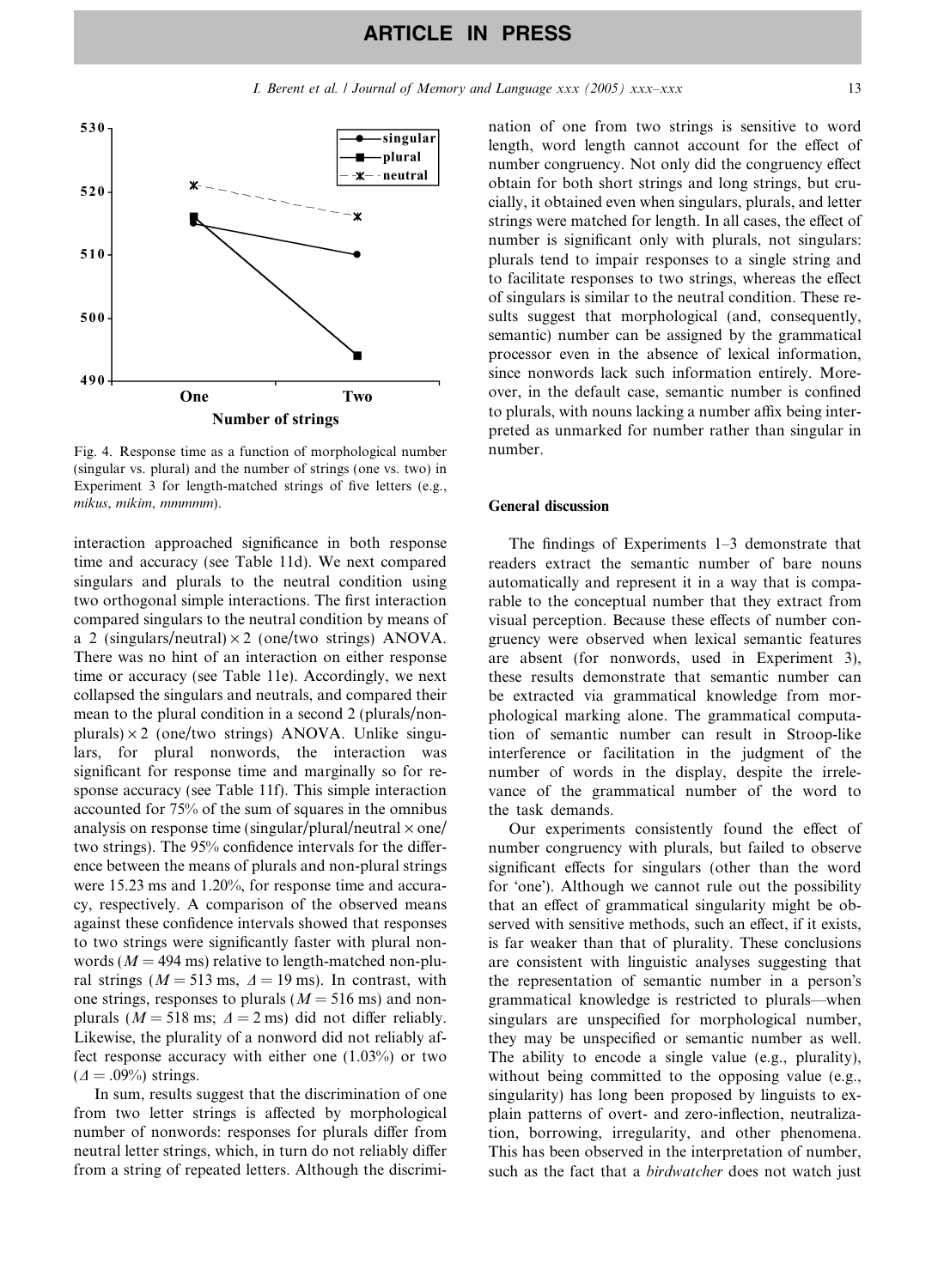one bird but birds in general (di Sciullo & Williams, 1987; Pinker, 1999). The unspecification of unmarked linguistic values is a widespread feature of language, and is seen in phonology as well as morphology (Chomsky & Halle, 1968; Greenberg, 1966; Smolensky, 2005; Steriade, 1995). Our findings show that unspecification may be a feature of the automatic cognitive processes that map number information onto words and affixes.

One open question concerns the generality of computation of semantic number across languages and syntactic contexts. Borer (2005) suggests that the grammatical computation of semantic number is subject to cross-linguistic variation. English and Hebrew, for example, appear to differ in their representation of singularity. In English, bare singulars are unspecified for number, whereas Hebrew singulars come both ways either specified or unspecified for number. For instance, the Hebrew word for 'apple' (tapuax) can function in a manner that is equivalent either to the English apple or to an apple. This proposal explains why an English noun (e.g., apple) must be portioned out by a morpheme before it can be counted (half an apple, not \*half apple), whereas a Hebrew noun can directly combine with a fraction (e.g., xaci tapux, half an apple). If this account is correct, there must be cues that indicate which interpretation is appropriate in a given context. We found no evidence for the marking of number on bare Hebrew singulars presented in isolation, suggesting that the unmarked interpretation may be the default, and that the marked interpretation may require specific support from the syntactic context. The generality of the grammatical computation of semantic number across other contexts and other languages awaits further research.

A second question raised by our results concerns the interaction between the grammar and the lexicon in the computation of semantic number. Our finding that people are sensitive to the semantic numerosity of nonwords suggests that semantic number may be computed by the grammar based on morphological information alone, even when lexical semantic information is absent. However, linguistic analysis suggests that lexical semantic information may modulate the computation of semantic information. Specifically, Tiersma (1982) notes that in many languages, the default markedness of plurals is subject to exceptions based on the way their referents are encountered and hence conceptualized. Plurals referring to pairs, groups, and collectives (e.g., data, teeth, mice, children) tend to be treated as morphologically unmarked. In particular, they are often more frequent than their singulars, prone to irregularization, prone to double marking in dialects and in the speech of foreign speakers (e.g., mices), and susceptible to being the form of the word that is borrowed into other languages. These observations suggest that semantic number may sometimes be extracted from both the morphological marking and semantic information stored in the lexical entry of a stem, as might have happened in Experiment 2 in the case of the word for 'one.' That is, the default of unmarked singulars can be modified by lexical semantic features which make the plural the unmarked case. The interaction between grammatical and lexical information in the representation of semantic number requires further investigation.

In sum, the results of these studies show that semantic number is automatically computed by the grammar on-line from morphological inflections. Studies of realtime processing of numerosity and studies of the distribution of number-marking within and across languages can inform one another, and both are necessary for a complete understanding of the psychological phenomena related to number.

| Appendix A. The singular forms of the regular and irregular nouns used in Experiment 1 |  |  |  |  |
|----------------------------------------------------------------------------------------|--|--|--|--|
|                                                                                        |  |  |  |  |

| Irregular  |               |            | Regular    |               |                          |  |  |
|------------|---------------|------------|------------|---------------|--------------------------|--|--|
| Hebrew     | Transcription | Gloss      | Hebrew     | Transcription | Gloss                    |  |  |
| דור        | dor           | generation | חור        | xor           | hole                     |  |  |
| <b>TIO</b> | sod           | secret     | חוט        | xut           | Thread                   |  |  |
| קול        | kol           | voice      | קוץ        | koc           | Thorne                   |  |  |
| חוב        | XOV           | debt       | נוף        | nof           | View                     |  |  |
| נר         | ner           | candle     | גן         | gan           | Garden                   |  |  |
| קיר        | kir           | wall       | מיץ        | mic           | Juice                    |  |  |
| זוג        | zug           | pair       | <b>210</b> | sug           | Kind                     |  |  |
| לוח        | luax          | board      | לול        | lul           | coop                     |  |  |
| עור        | 7or           | skin       | גוש        | gu∫           | Bulk                     |  |  |
| כוח        | koax          | force      | בול        | bul           | Stamp                    |  |  |
| ארון       | Paron         | closet     | מום        | mum           | Blemish                  |  |  |
|            |               |            |            |               | (continued on next page) |  |  |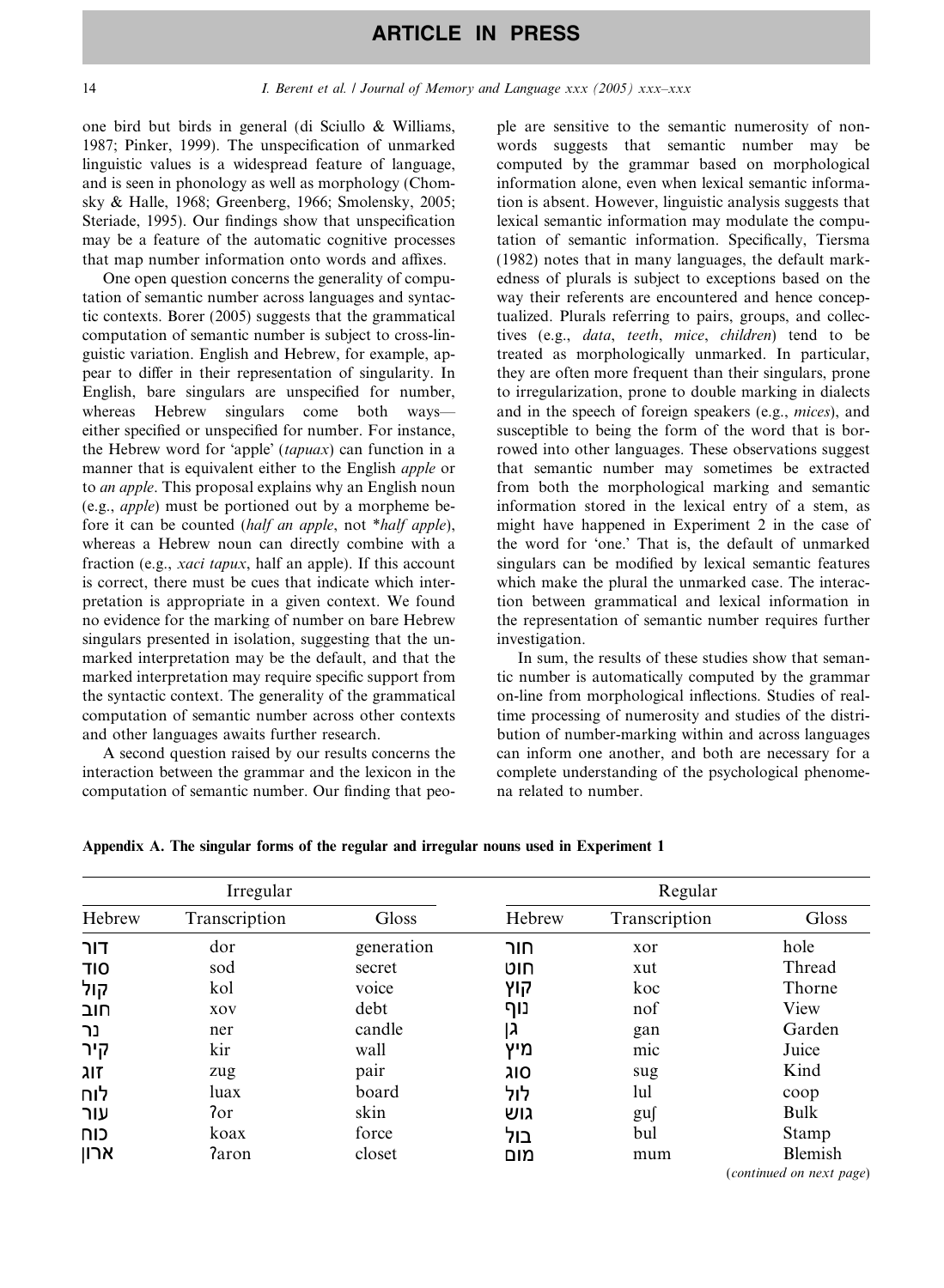## Appendix A (continued)

| Irregular |               |             |        | Regular       |                |  |  |  |
|-----------|---------------|-------------|--------|---------------|----------------|--|--|--|
| Hebrew    | Transcription | Gloss       | Hebrew | Transcription | Gloss          |  |  |  |
| ריח       | reax          | smell       | חוש    | xu∫           | Sense          |  |  |  |
| גבול      | gvul          | boarder     | גדוד   | gdud          | <b>Brigade</b> |  |  |  |
| רחוב      | rexov         | street      | נאום   | ne?um         | Speech         |  |  |  |
| חלום      | γalom         | dream       | כדור   | kadur         | Ball           |  |  |  |
| חלון      | γalon         | window      | תנור   | tanur         | Oven           |  |  |  |
| אסון      | <b>7ason</b>  | disaster    | אגוז   | ?egoz         | Walnut         |  |  |  |
| כינור     | kinor         | violin      | כינוס  | kinus         | Convention     |  |  |  |
| צינור     | cinor         | Hose        | צימוק  | cimuk         | Raisin         |  |  |  |
| וילון     | vilon         | curtain     | רימון  | rimon         | Granade        |  |  |  |
| חשבון     | $\chi$ esbon  | calculation | חלבון  | xelbon        | Protein        |  |  |  |
| יתרון     | yitron        | advantage   | זרעוו  | zer?on        | Seed           |  |  |  |
| דמיון     | dimyon        | similarity  | דרכון  | darkon        | Passport       |  |  |  |
| רעיון     | ra?ayon       | idea        | פעמון  | pa?amon       | Bell           |  |  |  |
| שטר       | ftar          | bill        | פגם    | pgam          | Defect         |  |  |  |
| מזל       | mazal         | luck        | מבט    | mabat         | Look           |  |  |  |
| גורל      | goral         | fortune     | קולב   | kolav         | Hanger         |  |  |  |
| אוצר      | 7 ocar        | treasure    | אלון   | ?alon         | Oak            |  |  |  |
| שולחן     | fulxan        | Table       | אגרוף  | ?egrof        | Punch          |  |  |  |
| קורבן     | korban        | Victim      | פתגם   | pitgam        | proverb        |  |  |  |

|  |  |  |  |  | Appendix B. The short and long nonwords used in Experiment 3 |  |
|--|--|--|--|--|--------------------------------------------------------------|--|
|--|--|--|--|--|--------------------------------------------------------------|--|

| Long-singular |              |         | Long-plural    |     | Short-singular |                          | Short-plural |  |
|---------------|--------------|---------|----------------|-----|----------------|--------------------------|--------------|--|
| מיקוס         | mikus        | מיקוסים | mikusim        | מיק | mik            | מיקים                    | mikim        |  |
| לישוף         | $\iiint\inf$ | לישופים | lifufim        | ליש | lif            | לישים                    | $\lim$       |  |
| ליסוק         | lisuk        | ליסוקים | lisukim        | ליס | lis            | ליסים                    | lisim        |  |
| גידון         | gidun        | גידונים | gidunim        | גוד | gud            | גודים                    | gudim        |  |
| דימול         | dimul        | דימולים | dimulim        | דול | dul            | דולים                    | dulim        |  |
| ביגוש         | biguf        | ביגושים | bigufim        | בוג | bug            | בוגים                    | bugim        |  |
| ניפוג         | nipug        | ניפוגים | nipugim        | ניג | nig            | ניגים                    | nigim        |  |
| ריזוב         | rizuv        | ריזובים | rizuvim        | ריז | riz            | ריזים                    | rizim        |  |
| שיפוג         | fipug        | שיפוגים | fipugim        | שיף | fif            | שיפים                    | fifim        |  |
| סימוג         | simug        | סימוגים | simugim        | סים | sim            | סימים                    | simim        |  |
| מידוג         | midug        | מידוגים | midugim        | מיד | mid            | מידים                    | midim        |  |
| פידוב         | piduv        | פידובים | piduvim        | פיד | pid            | פידים                    | pidim        |  |
| ביגול         | bigul        | ביגולים | bigulim        | ביג | big            | ביגים                    | bigim        |  |
| חיגום         | xigum        | חיגומים | xigumim        | חים | xim            | חימים                    | ximim        |  |
| גיפוש         | $g$ ipus     | גיפושים | gipufim        | גיש | gi∫            | גישים                    | gifim        |  |
| חימוג         | ximug        | חימוגים | ximugim        | חיג | xig            | חיגים                    | xigim        |  |
| שימוג         | fimug        | שימוגים | <i>fimugim</i> | שוג | ∫ug            | שוגים                    | ∫ugim        |  |
| רימוק         | rimuk        | רימוקים | rimiakim       | רים | rim            | רימים                    | rimim        |  |
| שיבון         | <i>fibun</i> | שיבונים | <i>fibunim</i> | שיב | ∫iv            | שיבים                    | fibim        |  |
| שירוג         | <i>firug</i> | שירוגים | firugim        | שיג | fig            | שיגים                    | sigim        |  |
| מילוב         | miluv        | מילובים | miluvim        | מוב | muv            | מובים                    | mubim        |  |
|               |              |         |                |     |                | (continued on next page) |              |  |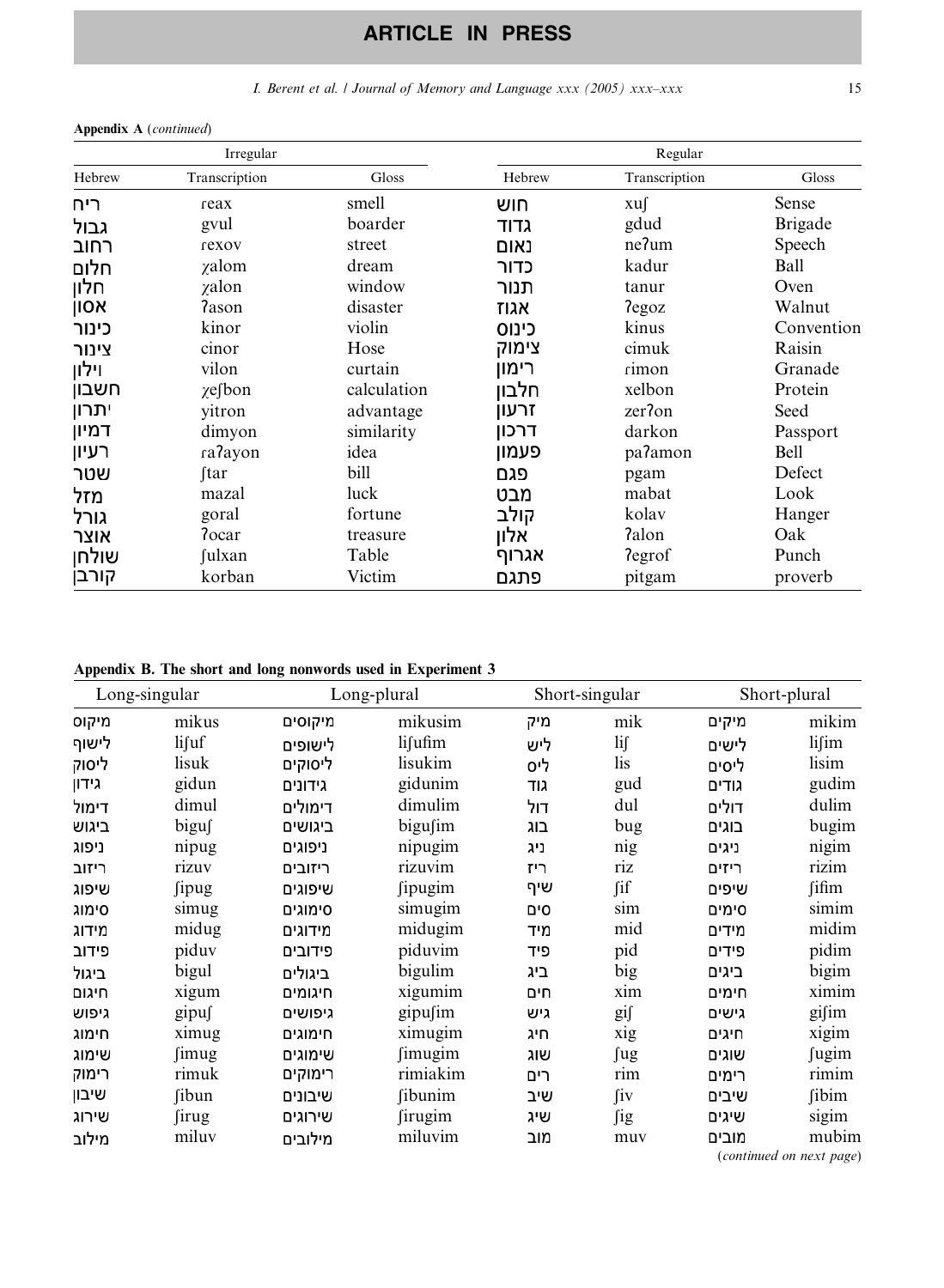xipun xipunim xif xifim Simuf Simufim Suf Sufim picum picumim pic picim limuk limukim lik likim xilus xilusim xis xisim

16 **I.** Berent et al. *| Journal of Memory and Language xxx* (2005) xxx–xxx

חיפון שימוף פיצום לימוק חילוס

| . .   |               |         |             |     |                |       |              |
|-------|---------------|---------|-------------|-----|----------------|-------|--------------|
|       | Long-singular |         | Long-plural |     | Short-singular |       | Short-plural |
| טינוץ | tınuc         | טינוצים | tinucim     | טיו | tın            | טינים | tinim        |
| ניסול | nisul         | ניסולים | nisulim     | ניל | nıl            | נילים | nilim        |
| בילוק | biluk         | בילוקים | bilukim     | ביק | bik            | ביקים | bikim        |
| פיקול | pikul         | פיקולים | pikulim     | פוק | puk            | פוקים | pukim        |

Appendix B (continued)

## References

- Berent, I., & Marom, M. (2005). The skeletal structure of printed words: Evidence from the stroop task. Journal of Experimental Psychology: Human Perception and Performance, 31, 328–338.
- Berent, I., Pinker, S., & Shimron, J. (1999). Default nominal inflection in hebrew: Evidence for mental variables. Cognition, 72, 1–44.
- Berent, I., Pinker, S., & Shimron, J. (2002). The nature of regularity and irregularity: Evidence from hebrew nominal inflection. Journal of Psycholinguistic Research, 31(5), 459–502.
- Bloom, P. (1990). Syntactic distinctions in child language. Journal of Child Language, 17(2), 343–355.
- Bloom, P. (2000). Object names and other common nouns. How children learn the meanings of words. Cambridge: MIT Press.
- Bock, K., & Eberhard, K. M. (1993). Meaning, sound and syntax in english number agreement. Language and Cognitive Processes, 8(1), 57–99.
- Bock, K., & Miller, C. A. (1991). Broken agreement. Cognitive Psychology, 23(11), 45–93.
- Borer, H. (2005). Structuring sense. Oxford University Press.
- Butterworth, B., Cappelletti, M., & Kopelman, M. (2001). Category specificity in reading and writing: The case of number words. Nature Neuroscience, 4(8), 784–786.
- Carey, S. (2001). Cognitive foundations of arithmetic: Evolution and ontogenesis. Mind & Language, 16, 37–55.
- Chierchia, G. (1998). Plurality of mass nouns and the notion of ''semantic parameter. In S. Rothstein (Ed.), Events and Grammer (pp. 53–103). Dordrecht: Kluwer Academic Publishers.
- Chomsky, N., & Halle, M. (1968). The sound pattern of English. New York: Harper and Row.
- Clark, H. (1973). The language-as-fixed effect fallacy: A critique of language statistics in psychological research. Journal of Verbal Learning and Verbal Behavior, 12, 335–359.
- Corbett, G. (2000). Number. Cambridge: Cambridge University Press.
- Costa, A., Kovacic, D., Fedorenko, E., & Caramazza, A. (2003). The gender congruency effect and the selection of

freestanding and bound morphemes: Evidence from Croatian. Journal of Experimental Psychology: Learning Memory and Cognition, 29(6), 1270–1282.

- Costa, A., & Sebastian-Gallés, N. (1998). Abstract structure in language production: Evidence from Spanish. Journal of Experimental Psychology: Learning, Memory, and Cognition, 24, 886–903.
- Dehaene, S. (1997). The number sense: How the mind creates mathematics. New York: Oxford University Press.
- di Sciullo, A. M., & Williams, E. (1987). On the definition of word. Cambridge, MA: MIT Press.
- Eberhard, K. M. (1997). The marked effect of number on subject-verb agreement. Journal of Memory and Language, 36, 147–164.
- Fayol, M., Largy, P., & Lemaire, P. (1994). Cognitive overload and orthographic errors: When cognitive overload enhances subject–verb agreement errors. A study in French written language. The Quaterly Journal of Experimental Psychology, 47A(2), 437–464.
- Geary, D. C. (1994). Children's mathematical development: Research and practical applications. Washington, DC: American Psychological Association.
- Greenberg, J. H. (1963). Some universals of grammar with particular reference to the order of meaningful elements. In J. H. Greenberg (Ed.), Universals of language (pp. 73–113). Cambridge, MA: MIT Press.
- Greenberg, J. H. (1966). Language universals: With special reference to feature hierarchies. The Hauge: Mouton.
- Hock, H., & Petrask, J. (1973). Verbal interference with perceptual classification: The effect of semantic structure. Perception & Psychophysics, 13, 116–120.
- Jackendoff, R. (1991). Parts and boundaries. Cognition, 41, 9–45.
- Jackendoff, R. (1996). Semantics and cognition. In S. Lappin (Ed.), The Handbook of Contemporary Semantic Theory (pp. 539–559). Oxford, UK: Blackwell Publishers.
- Landman, F. (1996). Plurality. In S. Lappin (Ed.), The handbook of contemporary semantic theory (pp. 425-457). Cambridge, MA: Blackwell.
- Loftus, G. H., & Masson, M. E. (1994). Using confidence intervals in within-subject designs. Psychonomic Bulletin & Review, 1, 476–490.